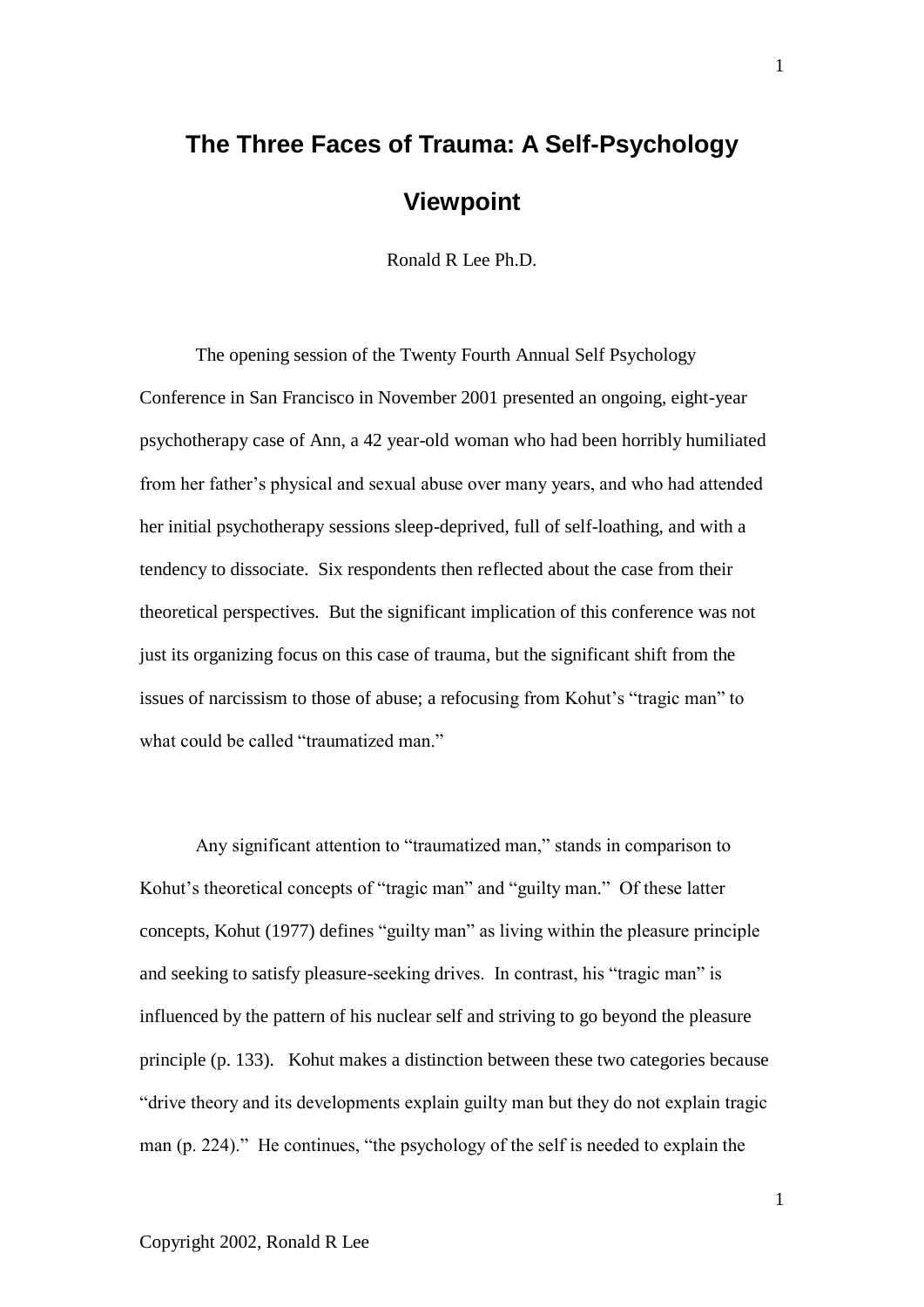pathology of the fragmented self (from schizophrenia to narcissistic personality disorder) and of the depleted self (empty depression, i.e., the world of un-mirrored ambitions, the world devoid of ideals) – in short, the psychic disturbances and struggles of Tragic Man" (p. 243). How, then, could "traumatized man" be described?

In what follows we shall (1) examine evidence for the clinical concept of traumatized man, (2) summarize Kohut's concept of trauma, and (3) explore some treatment issues.

#### 1. Traumatized man.

The idea of "traumatized man" as a distinct self-disorder began crystallizing in the clinical literature some time ago. Making traumatized man a focus in psychotherapy theory, however, is only justified by the concept's ability to increase clinical effectiveness in treating such patients. Certainly the case for a distinct clinical entity of traumatized man has grown persuasive enough to have the diagnostic entity "Post Traumatic Stress Disorder" included in the diagnostic manual of the American Medical Association (DSM.III & IV). Van der Kolk (1996), for example, not only has emphasized the importance of trauma in psychopathology but, through a series of studies, has shown that a common feature of patients diagnosed as Borderline Disorder, Dissociative Identity Disorder or Multiple Personality Disorder, is the evidence of their sexual and/or physical abuse when children. As he points out, (Saxe et al., 1993, 1994) of 111 consecutive state hospital admissions, all reported sexual abuse, 86% had histories of physical abuse, and 79% reported witnessing domestic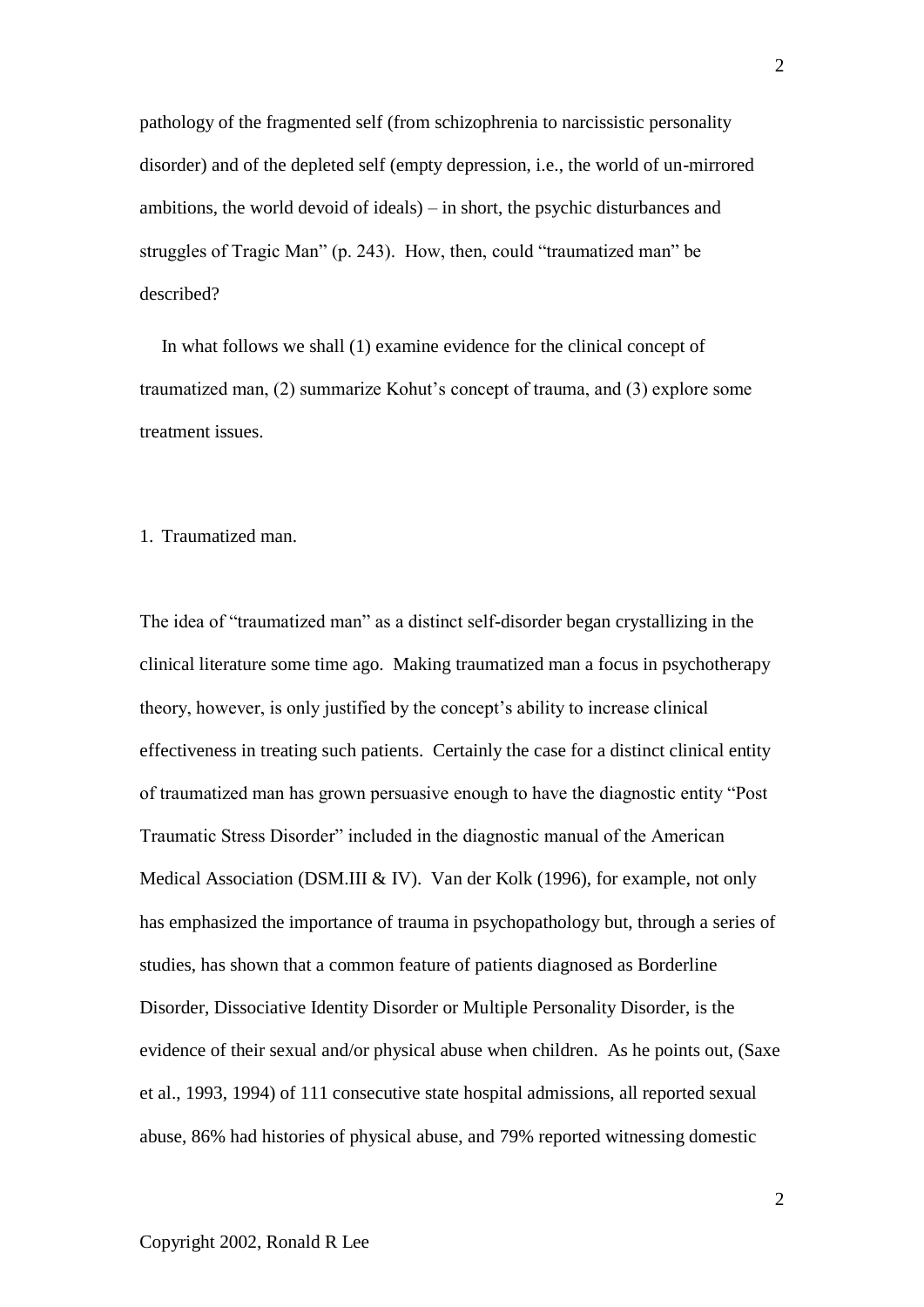violence. Revealing the overlap of clinical syndromes, of 16 (out of the original 111) who scored high on a Dissociative Disorder scale, 100% of these also met the diagnostic criteria for Post Traumatic Stress Disorder, 71% for Borderline Personality Disorder, and 64% for Somatization disorder. Van der Kolk also claimed that childhood trauma set the stage for disorders that involve self-mutilation, eating, and substance abuse. So, studies on diagnostic categories with a high co-relational overlap make it clear that a child's physical and sexual abuse plays a major role in a number of severe, adult self-disorders. This belief that abuse, particularly incest, has an etiological role in psychopathology is consistent with Freud's discoveries when studying at the Salpetriere Mental Hospital, Paris, in the mid 1880s.

Investigations by such clinicians as van der Kolk also lead to conclusions consistent with the theory of self-psychology - that treatment of self-disorders needs to focus on the underlying subjective experiences rather than the symptoms and/or behaviors themselves, and especially on understanding the patient's relationship with parents during early childhood. Importantly, van der Kolk's investigations suggest that placing an emphasis on a symptom-based diagnostic system with its privileged notions of objective clinical reality discourages exploring the subjective experiences behind the symptoms. As one traumatically abused patient screamed, "I don't care about your labeling, I want to be sure you understand how terrified I am of being retraumatized by seeing you."

This patient's concern about being retraumatized takes us into the heart of the diagnostic (and treatment) issue. Kohut repeatedly stated that the best indicators for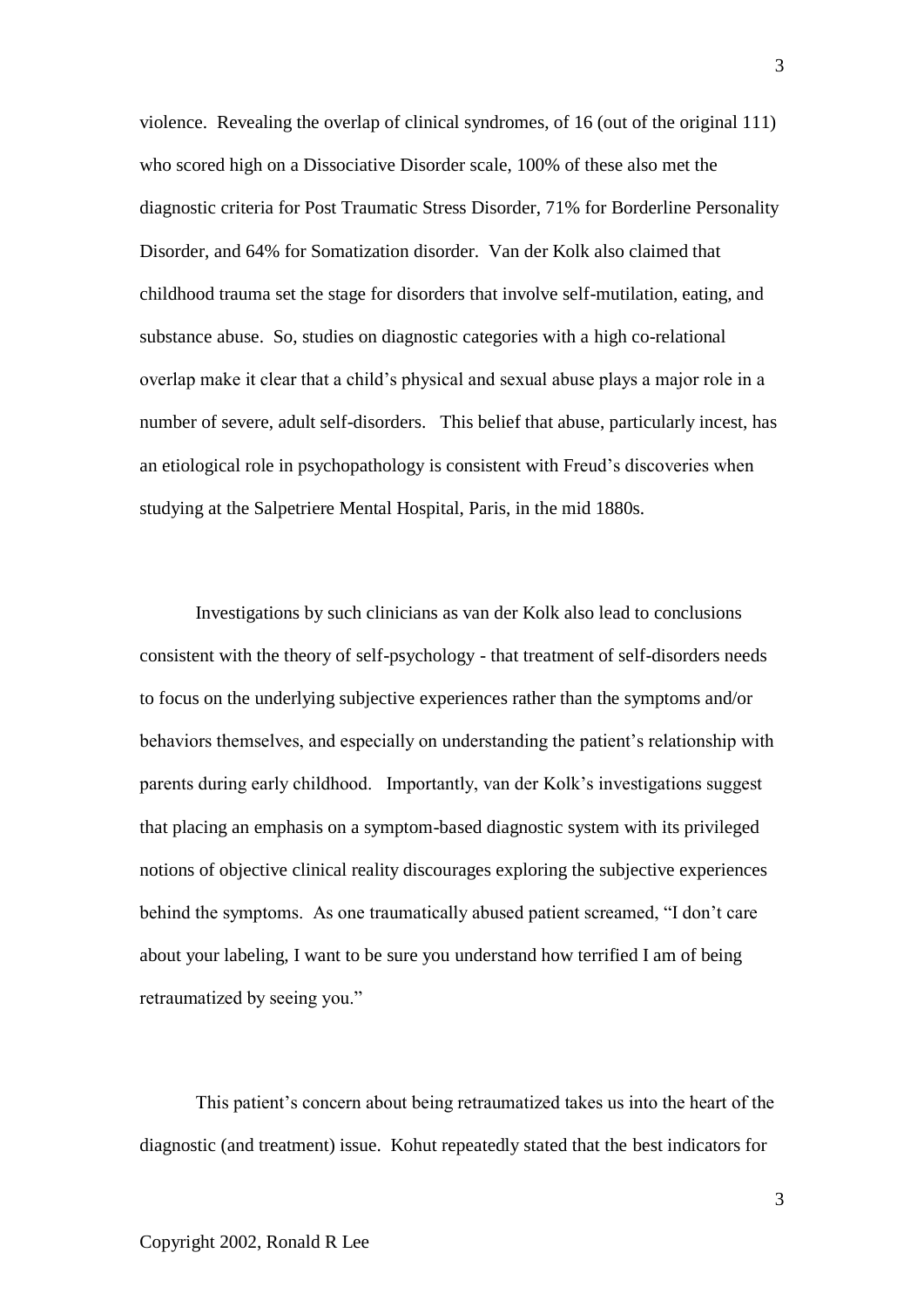narcissistic disorders were the selfobject transferences that emerge during psychotherapy (idealizing, mirror, twinship). He (1971) insisted that a "spontaneous establishment of one of the stable narcissistic transferences is the best and most reliable diagnostic sign which differentiates these [narcissistic] patients from psychotic or borderline cases, on the one hand, and from ordinary transference neurosis, on the other" (p. 4). This means that if a traumatized disorder is dissimilar to a narcissistic or neurotic disorder, it will reflect a significantly different transference from either of these, especially in a long, drawn-out initial phase of psychotherapy, measured more by years than weeks. The key to this traumatized transference is what Anna Ornstein (1974) called "the dread to repeat." Such a dread conveys an extreme fear of being retraumatized, and the terror of the patient who attempts to establish a therapeutic relationship. No wonder, then, that many traumatized persons resort to dissociation (Janet, 1889) when difficulties threaten their relationships with family, friends or psychotherapist (van der Kolk, 1996, pp. 191-193). A patient's heavy use of dissociation in order to reduce severe distress – hence reduce somatizing - and the need to relive early traumatic experiences are suggestive of Bergson's (1988, pp. 75-76) concept of difference in "kind," not just "degree," when severe traumatization is compared with the disorders of tragic man or guilty man.

Compelling evidence for considering traumatic disorders different in kind to narcissistic or neurotic disorders comes from studies on the startle affect. When healthy infants encounter over-stimulation, they habituate to the stimulus that startles, close down their nervous system, tighten their flexible extremities, and reduce their capacity to blink

Copyright 2002, Ronald R Lee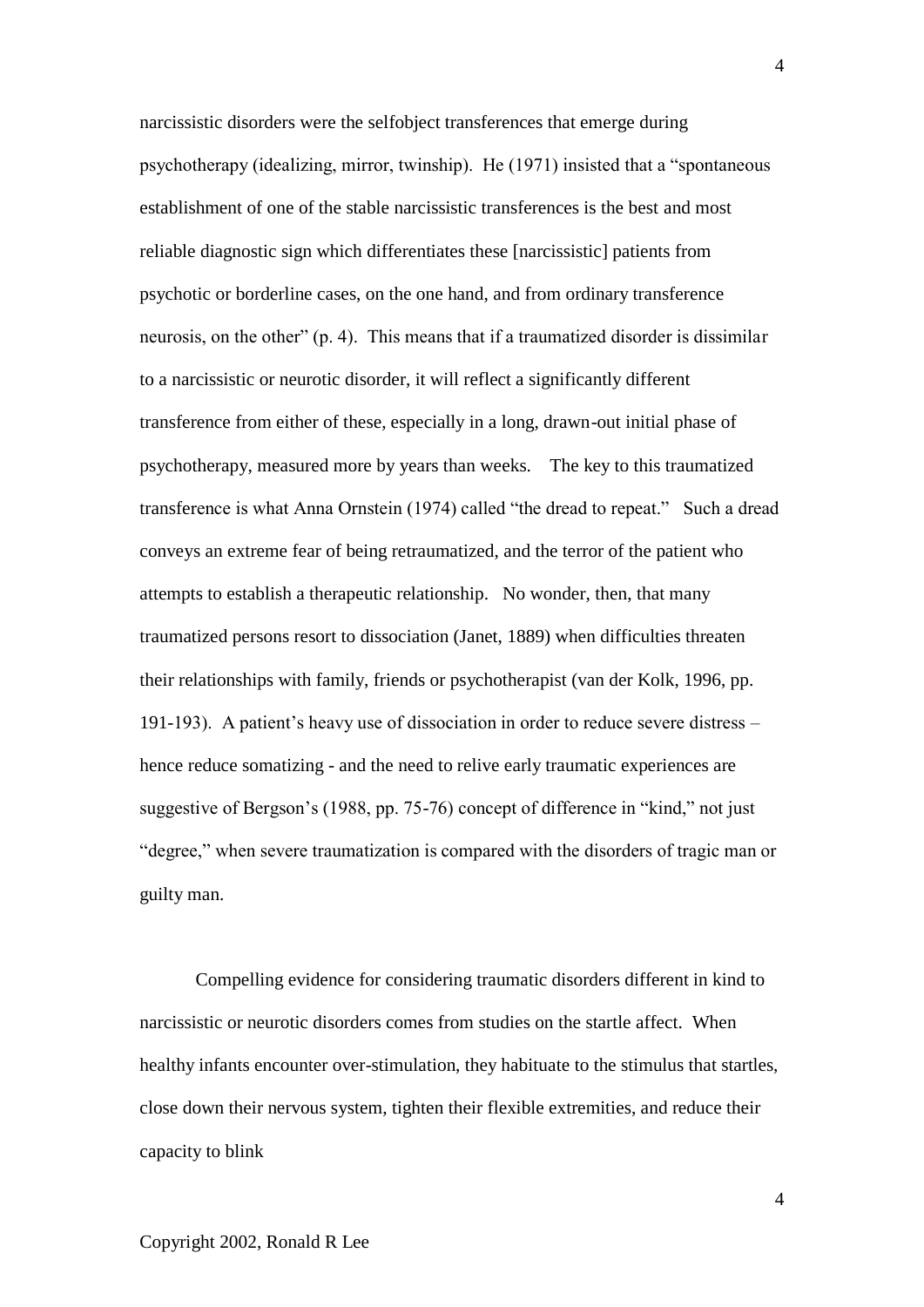Such a capacity in healthy babies to habituate to a stimulus is an important means of self-protection that confirms the need for parental regulation of early affect states (Brazelton and Cramer, 1990). Those who are damaged by trauma lose this defensive capacity to habituate, a research result that would not have surprised Kohut (1950) who, over half a century ago, recognized the startle affect's link to stress and trauma (p. 139). Van der Kolk (1996) too recognizes the importance of the startle affect, and especially when he claims it as a marker for the vulnerability of persons to a post-traumatic stress disorder (p. 221). The traumatized person's incapacity to habituate to an experience, such as a loud gun shot, in the opposite to non-traumatized persons who startle less each time they hear the shot. The implication of the traumatized person's inability to habituate to a startle stimulus is support for a distinction between narcissistic and neurotic disorders on the one hand, and severely traumatized disorders on the other.

A failure to habituate to a startling sound is a failure to learn. Kolb (1987) proposed that this lost ability to learn, results from an excessive stimulation of the central nervous system at the time of the trauma, resulting in permanent changes to some neural circuits of the brain. Such an idea is supported by studies on the sea snail (Aplysia Californica) by Kandel (1995). This simple creature of 20,000 neurons withdraws its gills when touched. If the touching is repeated after a short period, the snail quickly recognizes the unwelcome touching and becomes more adept at withdrawing its gills. In other words, it remembers; it learns. But a key feature of Kandel's Aplysia studies is that this learned, enhanced withdrawal response disappears after a few minutes - the learning is short-term. Kandel then demonstrated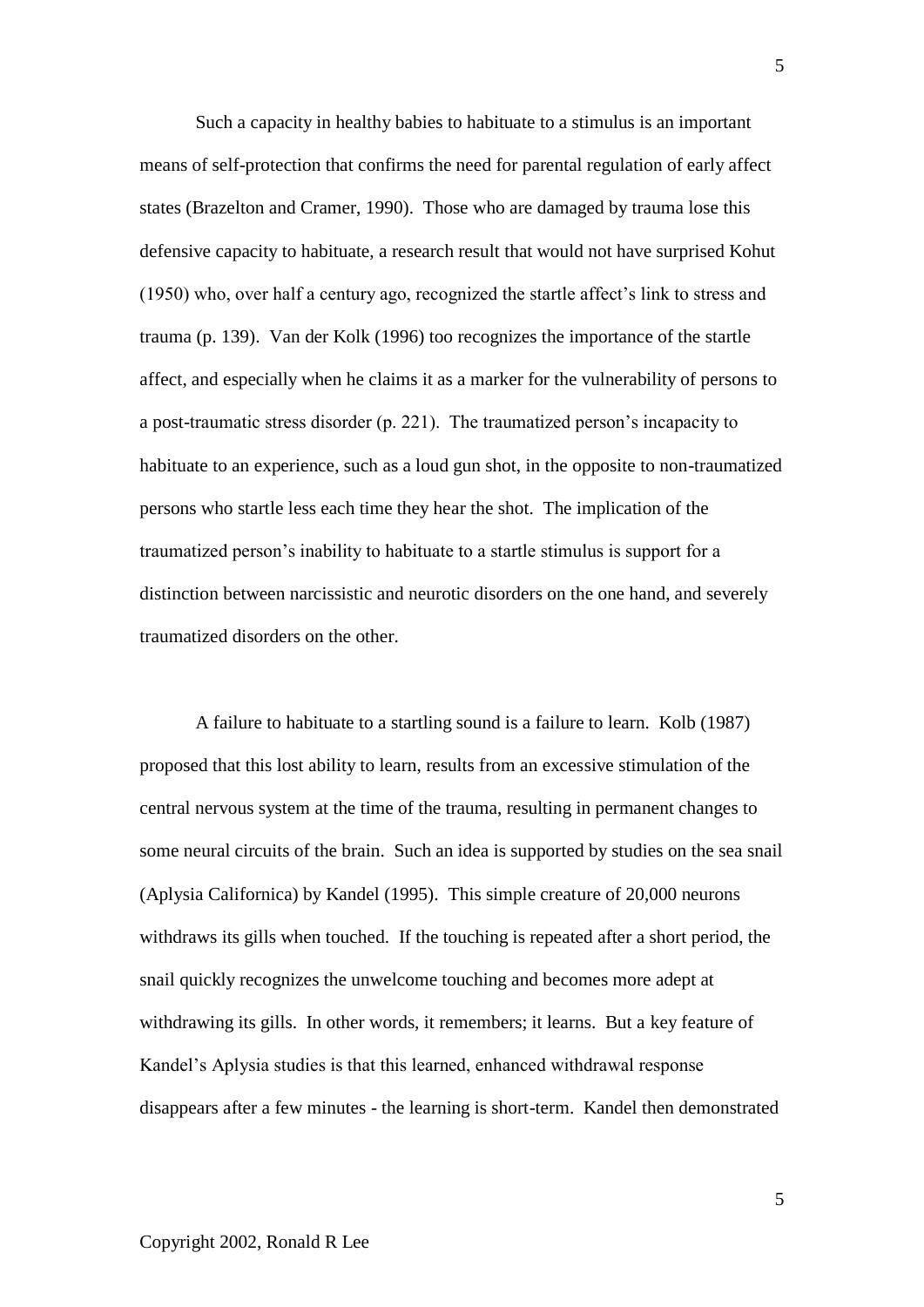that the Aplysia's short-term memory involves an enhanced release of neurotransmitters at the neural synapses.

Kandel then took a further step. He significantly increased the number of unpleasant stimulations, noting that the aplysia learned to withdraw its gills for longer and longer periods of time. In effect, through continued stimulations the short-term memory was consolidated into long-term memory. Then, when Kendal examined the neurons of those aplysia with a long-term memory of excessive, unpleasant gill stimulations, he found evidence of protein synthesis and the growth of new dendrites and synapses. Importantly, he concluded: "on the cellular level the switch from shortterm memory to long-term memory facilitation is a switch from a process-based memory to a structural-based memory" (Abel, 1995, p. 302).

Studies pointing to structural change also raise the question of what happens if the created distress increases to a traumatic degree? The answer seems to be that trauma involves a destructive kind of structural change that inhibits new learning, short-term and long-term, after the traumatic experience. For example, in the study of humans, the startle response has been shown to release the secretion of cortisol in the neurons of the right prefrontal lobe (Wittling and Pfluger, 1990). This finding is supported by Stanton (Stanton, Gutierrez and Levine, 1988) who found that rats exposed to novel situations in the absence of attuned mothers had high levels of corticosteroids, suggesting that human traumatic experience may permanently damage neurons during an infant's development. DeKosky (DeKosky, Nonneman and Scheff, 1982) highlighted such neural toxicity when he demonstrated that increased cortisol levels permanently reduced postnatal brain growth. This is because high cortisol

Copyright 2002, Ronald R Lee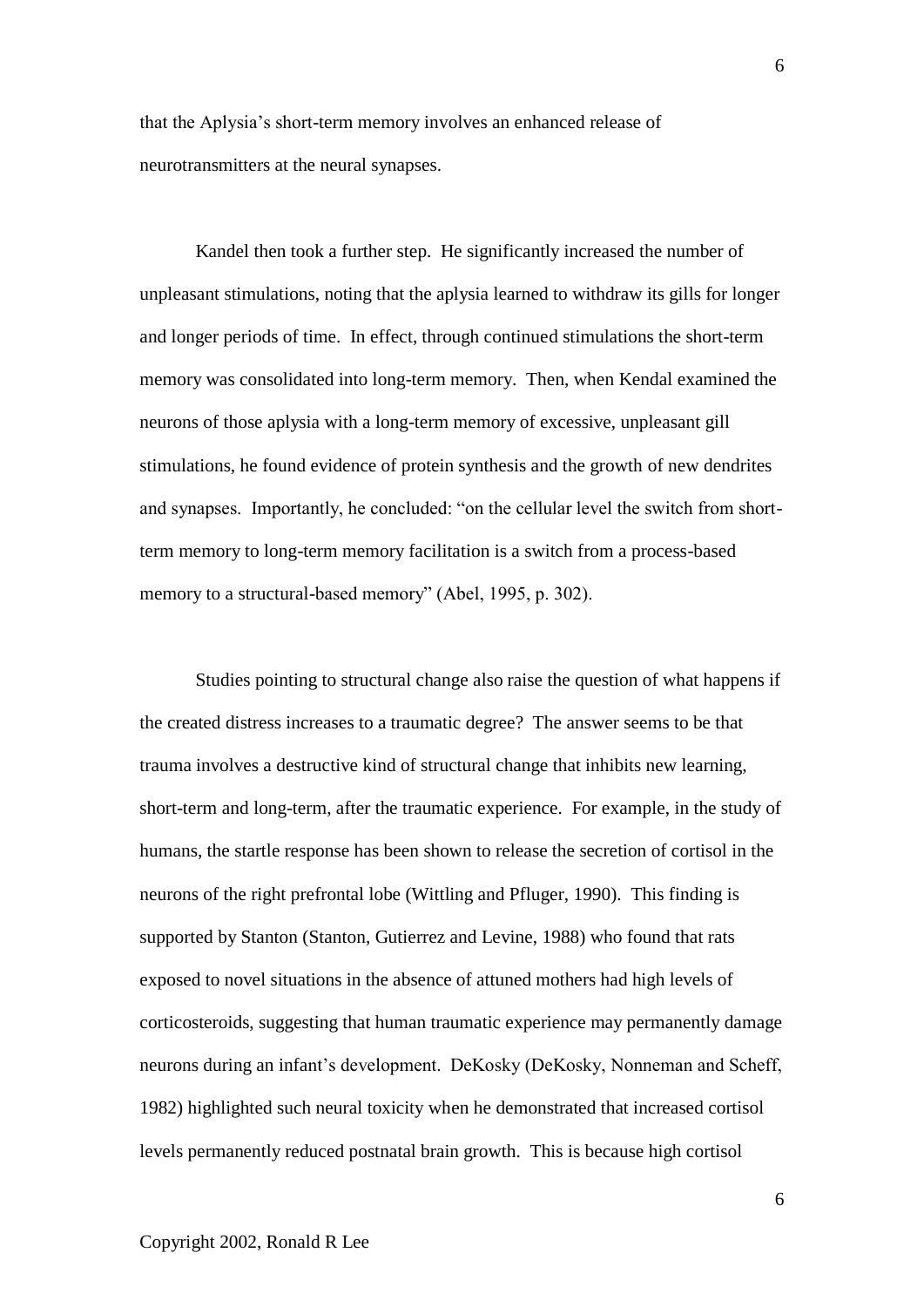levels reduce levels of nerve growth factor (Simonoski, Murphy, Rennet and Heinrich, 1987), which rat studies show is needed to stimulate new sympathetic axons and dendrites (Unsicker, Kirsch, Otten and Thoenen, 1978).

Trauma damages the neurons in specific brain areas. In an important finding, excessive amounts of corticosteroids lead to shrinkage of the brain's hippocampus, and amydala. Gurvitz (Gurvitz, Shenton and Pitman, 1995), for example, found that Vietnam veterans who had participated in intense combat had an average shrinkage of 26% in the left hippocampus and 22% in the right hippocampus, compared with veterans without combat exposure. Such shrinkage suggests the occurrence of cell death, atrophy of dendrites, or both. Van der Kolk (1996) believes the most likely explanation for these results is that "shrinkage in the hippocampus is due to the effects of heightened levels of cortisol, which is known to be toxic to the hippocampus" (p. 253). Teicher (2002) believes a special vulnerability to damage exists in the hippocampus because neurons normally continue to grow there after birth.

Studies of childhood abuse victims also reveal hippocampus shrinkage. Teicher (2002) studied abuse victims by using a checklist and reading encephalograms (ECGs), Davies did the same using ECGs, and Bremner studied abuse victims through magnetic resonance imaging (MRI). These studies point to a reduction in size and activity in the left hippocampus particularly. The Bremner left hippocampus reduction was 12%, not as large as in the Vietnam veterans study, but still a significant result. In addition to hippocampus damage, a German study by Driessen reported some reduction in the amygdala, a result that Teicher had found too. In summary, then, these post-traumatic soldier and child abuse studies, supported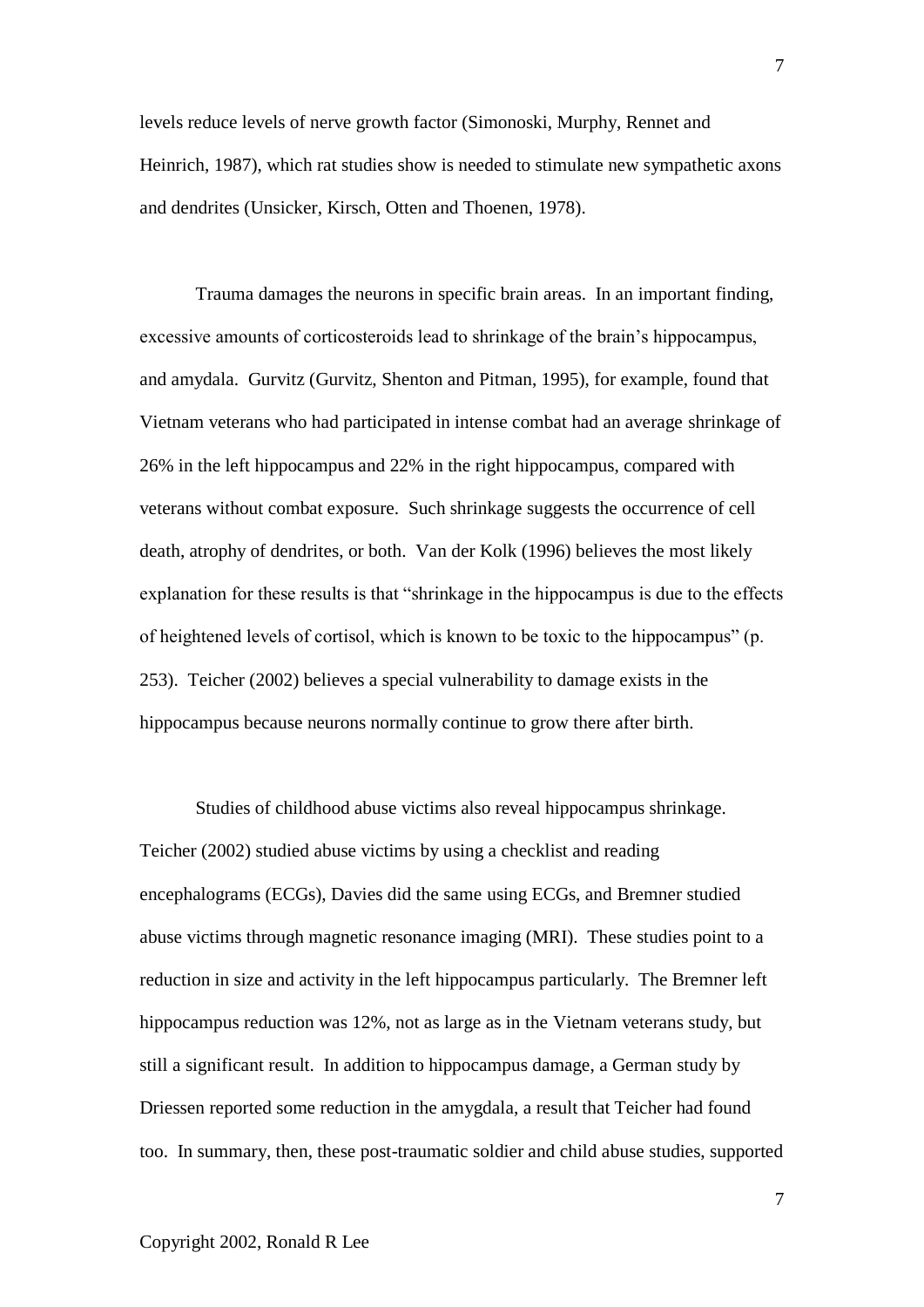by animal studies, clearly demonstrate the high vulnerability of the hippocampus and amygdala to neuron damage when a person is traumatized.

More specifically, these studies indicate more damage occurs in the left hippocampus and left amygdala, compared with the right hemisphere. This suggests that traumatized persons may learn to compensate for left-brain damage by relying more on right-brain imaging functions than non-traumatized persons. It also suggests that treatment, which focuses on the imaging capacities of the patient in such fields as art or music, may be more effective in communicating with traumatized patients than treatments based solely on language.

As the control of the production and release of dopamine and norepinephrine neurotransmitters is also known to involve the cerebellum, research has now focused on the vermis area of the cerebellum because, as with the hippocampus, this brain circuitry continues to grow neurons after birth, and has a high density of cortisol receptors. Teicher found, using MRI blood flow readings as an indication of neural firing, a marked decrease in the blood flow in the vermis area with child abuse victims, suggesting that there is a functional impairment of the cerebellum with traumatized disorders, as well as the hippocampus and amygdala.

Although these studies on startle, post-traumatic stress disorders and physiology of the hippocampus, amygdala and cerebellum, buttress the idea of a traumatized personality, unfortunately, they also may encourage the belief that brain damage from trauma is permanent because of the toxic effects of cortisol. This means that, at the same time that psychoanalytic psychotherapy is becoming convinced of the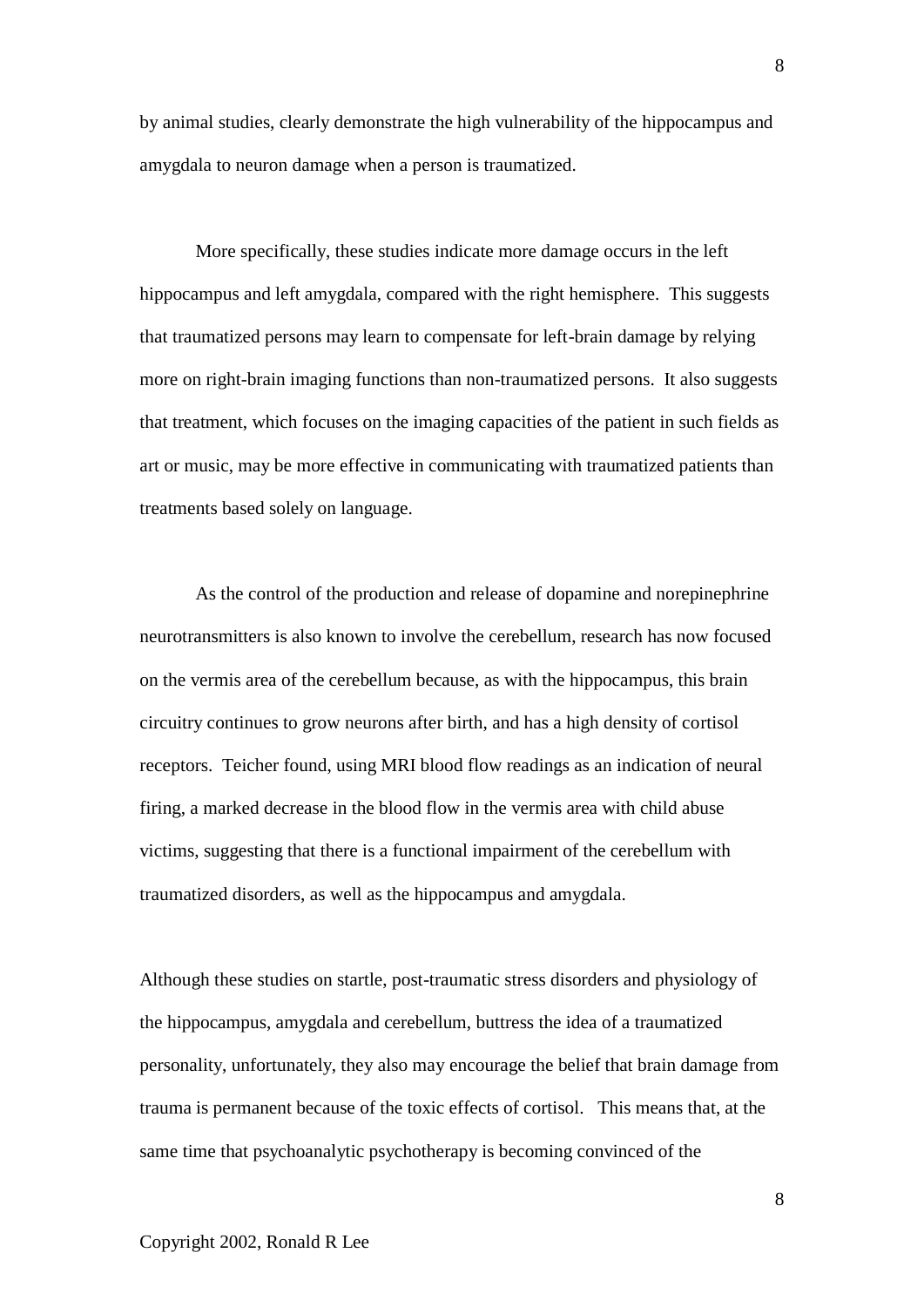importance of understanding a severely traumatized self-disorder, it may be discouraged from believing that the empathic method can be effective with a such a disorder because of the idea of permanent brain damage. As Teicher says, "Such abuse, it seems, induces a cascade of molecular and neurobiological effects that irreversibly alter neural development" (p. 56). In view of this permanent cell damage, we ask, how can empathy, the therapeutic method of self-psychology, repair such permanent physical damage?

In asking this question, it seems that our brief excursion into brain neurology has shifted attention from the traumatic self to the traumatized neuron. Inadvertently we have moved from a view of the whole self to a physiological component of the brain. Any answer, therefore, needs to refocus on self-psychology's goal of healing the self-organization's functioning as an integrated system. This means that empathy does not need to aim at repairing irreparable physical damage – empathy is not magic - but at repairing the functional attunement of the self-organization using those cells still able to develop axons and dendrites.

That a self-organization can function despite damaged cells should come as no surprise. It coincides with what we know about stroke damage and the way in which new groups of neurons can be retrained to take over functions previously covered by the damaged neurons. Such a view also coincides with the brain's planned redundancy where, by design, aptosis of unused cells takes place soon after birth so that approximately half of them are left after six months post-partum. But the most telling support for the idea that permanently damaged cells do not necessarily prevent an integrated self, comes from Edelman's group neural theory and the way neurons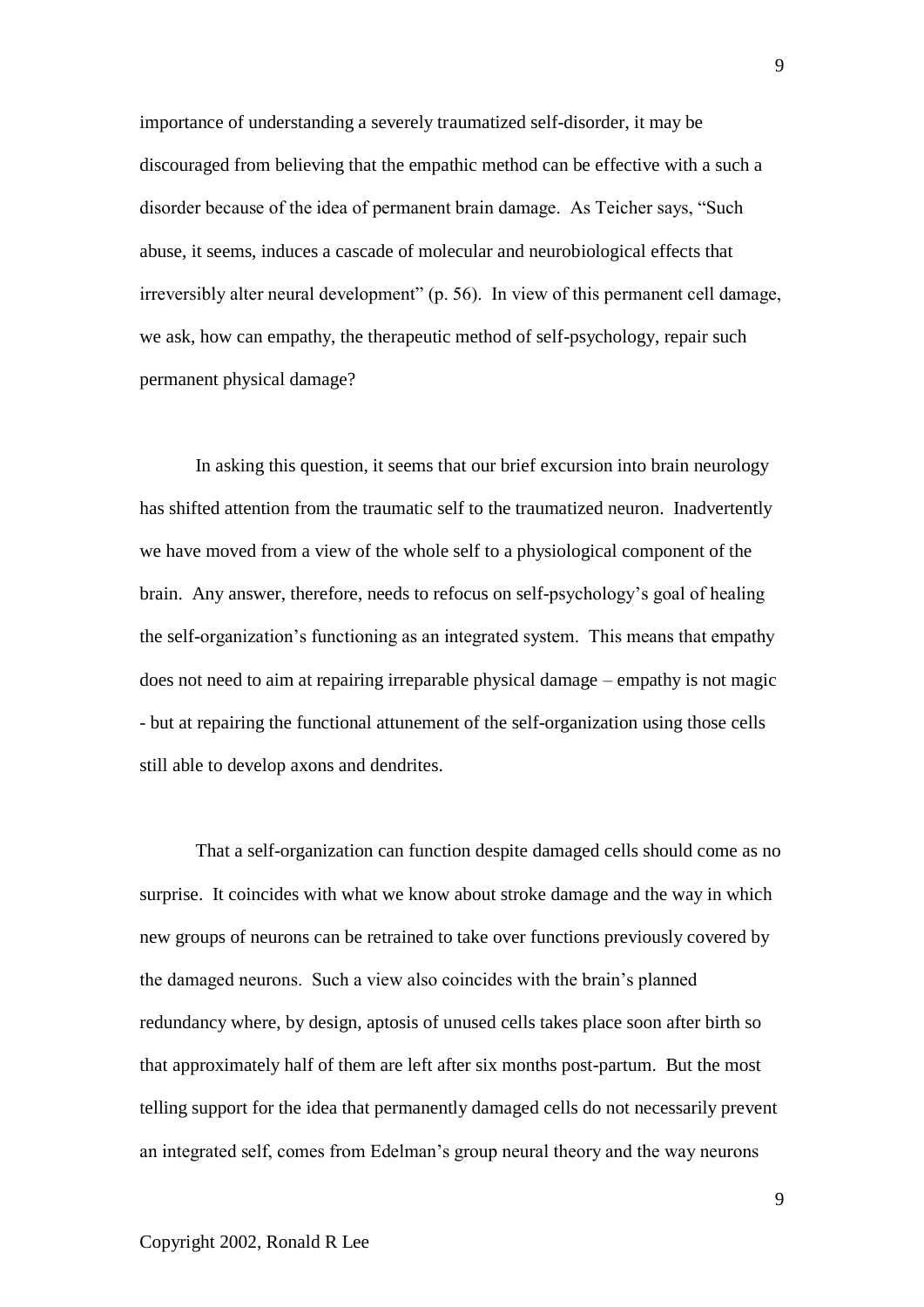participate in a Darwinian-like selection process to decide which are influential and grow stronger and which die from disuse. It is possible, therefore, that the plastic brain, with its strategy of planned surplus, will have the resources to cope with cells damaged by trauma. The issue for us, as psychotherapists, is the repair of the out-oftune self-organization as a result of trauma. It may be that repairing the traumatized self, as Kohut suggests, involves fostering the development of "compensatory structures" where undamaged cells take over the functions of the damaged cells, thereby offering new interactive patterns and new self-structures. In asking how can this be done we turn to Kohut's concept of trauma.

### 2. Kohut's theory of trauma

Kohut's theory of trauma is much broader than the one depicted by studies of abuse, post-traumatic stress disorder, or brain physiology, touched on in the previous section. For example, Kohut includes "selfobject disappointments" (1971, pp. 18 and 52) as traumatizing and, because he believes that such disappointments impinge on us all, thinks that no one escapes experiences of trauma (Kohut, 1984, p. 181). If this is true, all of us suffer some cell damage, at least, in the hippocampus, amygdala, and cerebellum vermis, because, as Teicher reminds us, neurons have not finished developing in these areas during early infancy. It would seem then that all of us are involved at repairing our self-organization because of stress-related cell damage. How, then, can we think about trauma so as to incorporate traumatic experiences into our self-organization and be able to understand the established ways we already deal with it. Such a question invites a broad theory of trauma.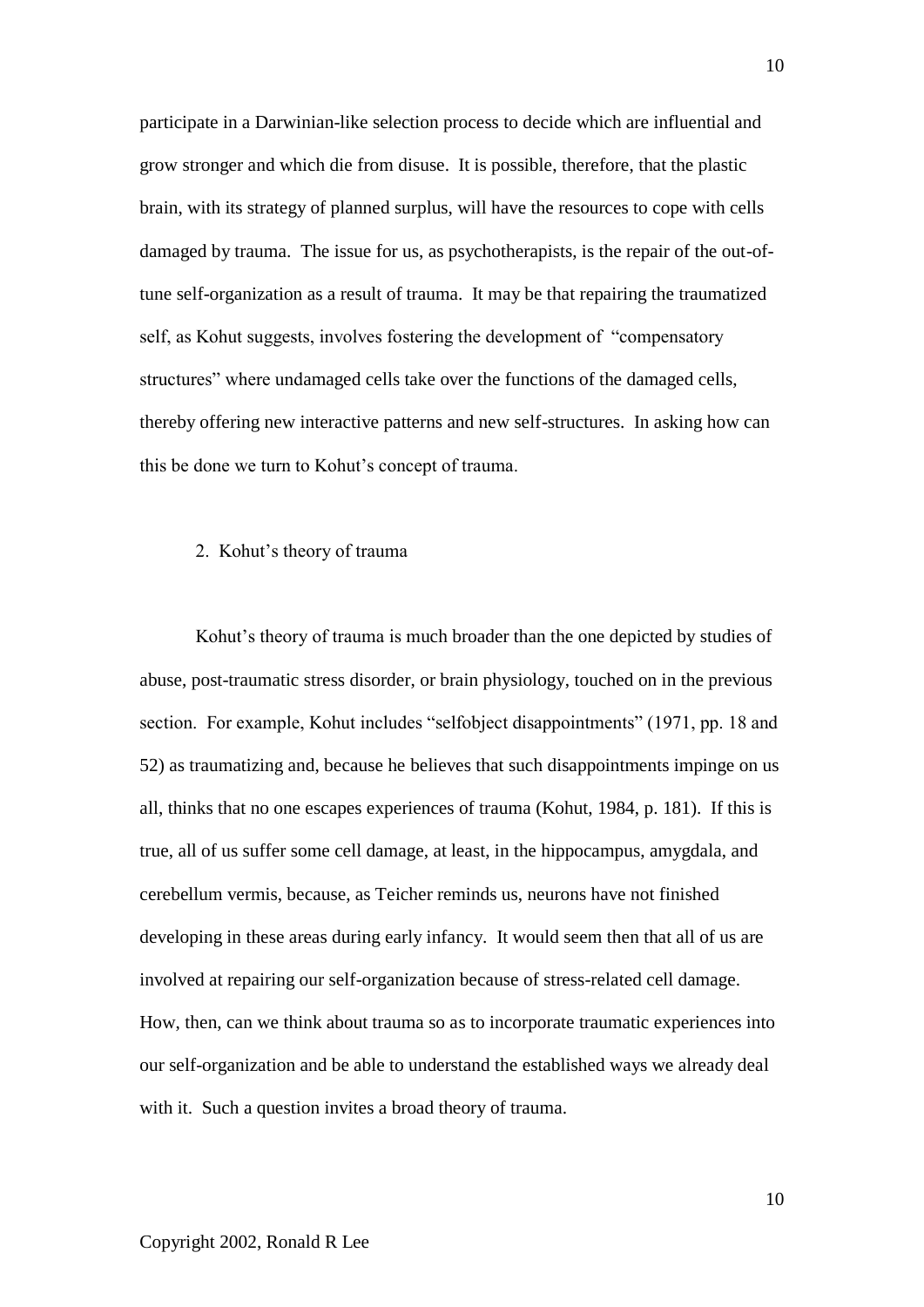Kohut sees thinks the major source of trauma is not abuse as an external event (Freud's "unbearable situation"), but the lack of internal self-structures to cope with the external experience. This inadequate internal structure is the first "face of trauma." He says (1960),

The traumatic nature of childhood is due to traumatizations which the adult psyche could master easily – or at least master differently, with less propensity for the permanent sacrifice of whole areas of psychic functioning. We assume furthermore that the adult [self] strength rests on its gradually acquired structure, slowly built up in consequence of innumerable frustrations of tolerable intensity. This structured [self] serves as a stimulus barrier and buffer in the interactions with inner and outer environment….Stimuli that once created panic, for example, now lead only to the anxiety signal (p. 272).

Kohut's key idea is that lack of adequate self-structure comes from the failure of infants and children to experience empathic attunement from their family environment, particularly the mother. Such a view is supported by the rat studies of Stanton, which showed the absence of a rat pup's mother turned on cortisol and turned off cell and dendrite growth. Kohut states (1987), "It is traumatic…when this early [mother-child] relationship is interrupted, massively and prematurely so" (p. 57). In other passages (1971) he also states his position clearly:

The trauma, which they suffered, is most frequently the severe disappointment in a mother who, because of her defective empathy with the child's needs (or for other reasons), did not appropriately fulfill the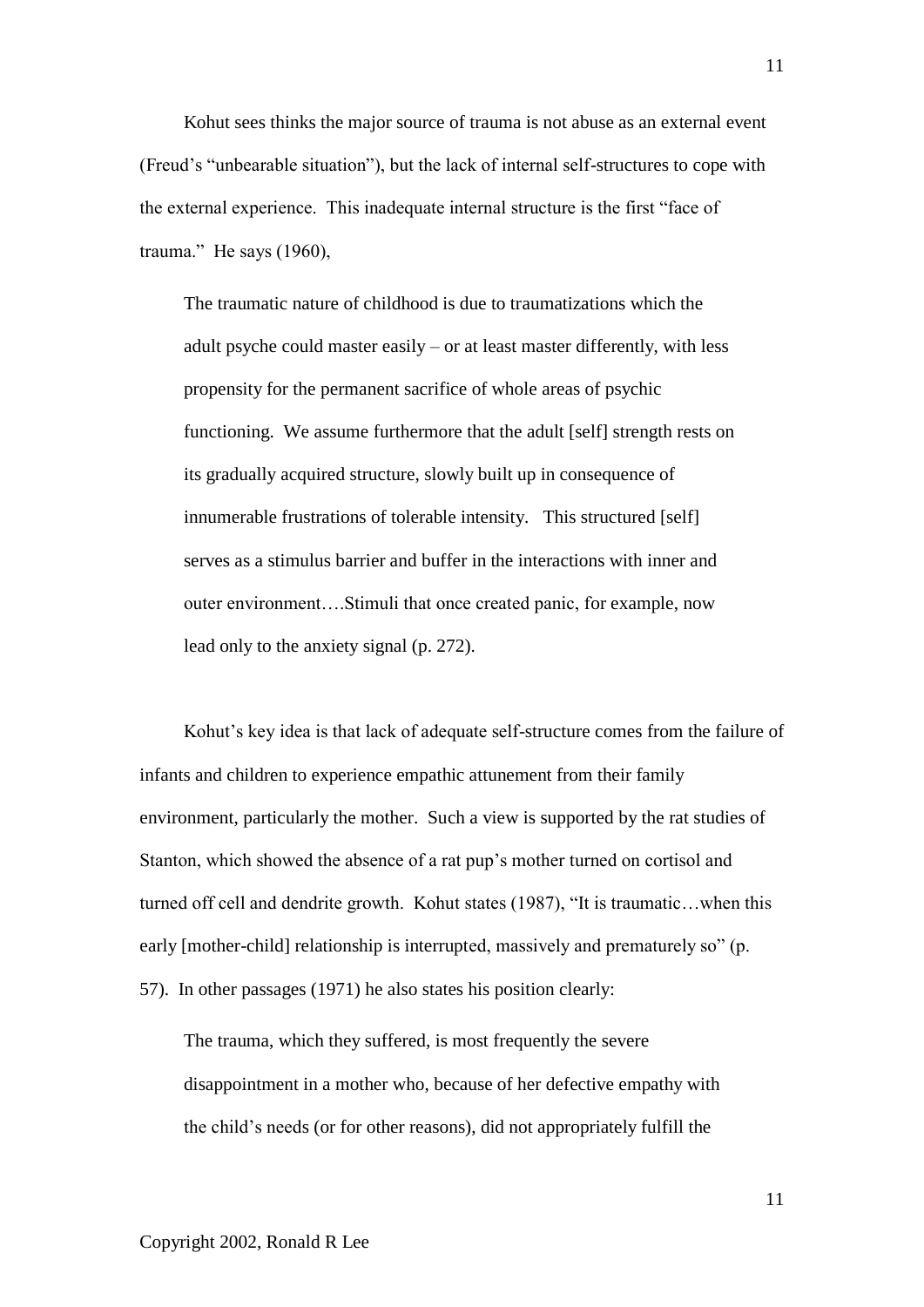functions, which the mature psychic apparatus should later be able to perform (or initiate) predominantly on its own (p. 46).

In an example of early empathic failure, Kohut (1977) describes a patient who Had been abandoned by his natural mother and … been in an orphanage until he was three months old. Taking this into account, he says, "I believe we do not go far astray if we conclude that the disruptive effect of the traumata he suffered because of the faulty empathy of his adoptive mother in his later childhood…cannot be fully appreciated unless we consider the vulnerability of the child's psyche due to analogous earlier traumatizations. Not only must he have been traumatized by the repeated failure of his adoptive mother to respond appropriately to his needs during the preverbal period, but behind these layers of frustration there hovered always a nameless preverbal depression, apathy, sense of deadness, and diffuse rage that related to the primordial trauma of his life" [p. 25].

Thus the presence of cortisol in a vulnerable partially developed brain makes antecedent trauma so potent, not the perceived severity of an external event such as physical or sexual abuse.

When he died in 1981, Kohut still firmly held his position that the selfobject failures of childhood were the original experiences of trauma (Kohut, 1984, p. 107). Self-psychology, then, emphasizes a primordial trauma that leaves a person primed and vulnerable to further trauma from later harsh, wounding, or even disappointing experiences, which form the second "face of trauma." Although Kohut does not deny the importance of childhood abuse, he refuses to accept that this abuse alone was the reason for the experience of trauma. In effect he was proposing a double faced theory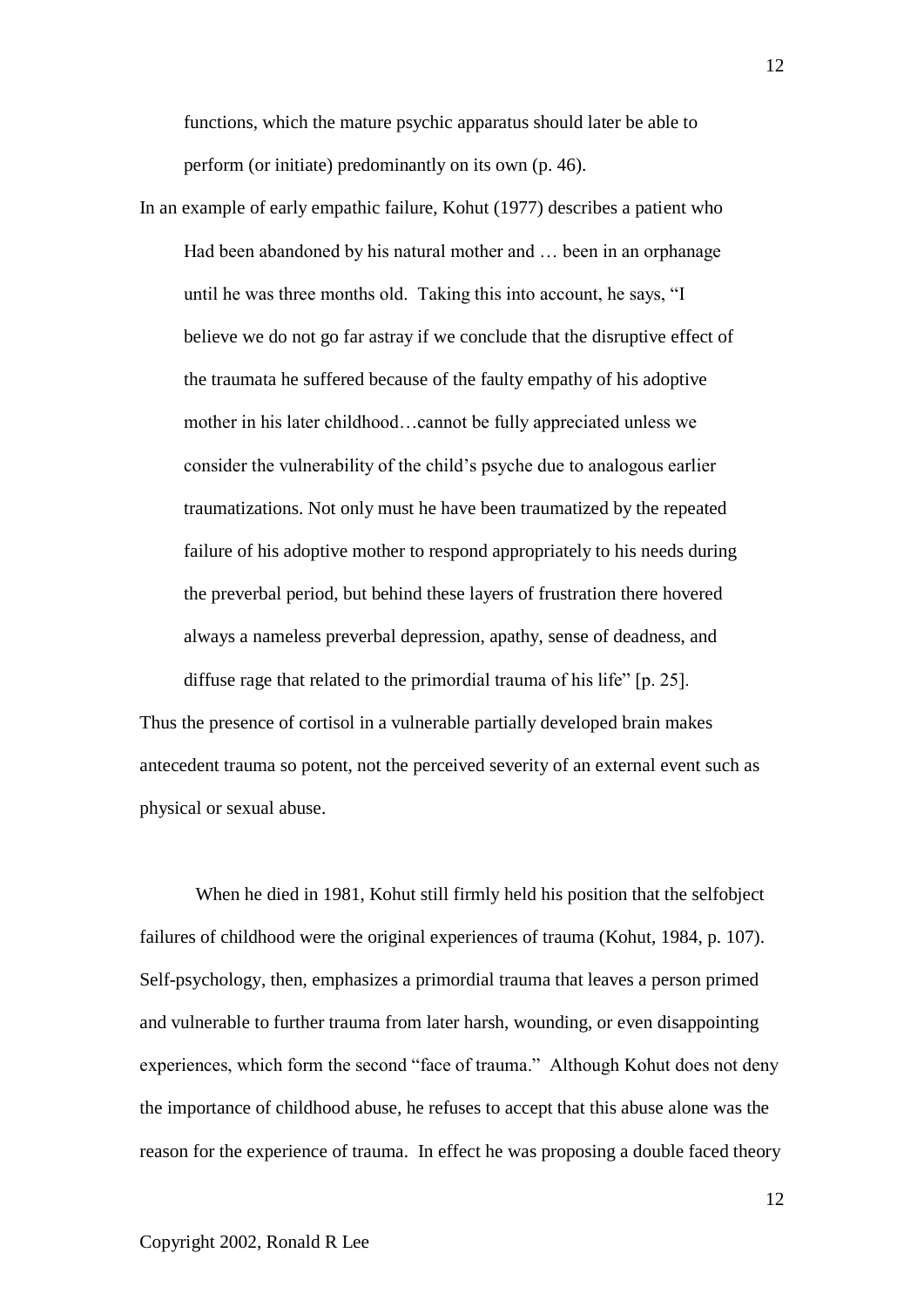of trauma: a traumatic priming experience that is antecedent to the later experience of being overwhelmed by physical, sexual, or other experiences, that feel outrageously abusive.

Kohut's theory of trauma uses the traditional psychoanalytic "economic" concept. As Kohut (1963) says, his theory of trauma

Refers principally not to the content of the experience but to its intensity. Trauma is over-stimulation, whether from over-gratifying or overfrustrating experiences; it involves not just what occurs externally but the

dovetailing of external events and inner psychic organization (p. 358).

Freud's economic definition of trauma as "unbearable affects," supports the possibility of self-psychology's view of a "double trauma," an experience that Kahn (1974) called "cumulative trauma." Unfortunately, social scientists who define trauma as the objective event that creates Freud's "unbearable situation" have misinterpreted Kahn's concept of cumulative trauma to justify a mechanical adding of events, as developed in the Holmes/Rahe (1967) stress scale. Yet, this adding together of stressful situations is almost the antithesis to what Kahn meant. He (Kahn, 1974) clearly focused on "the failure of the mother's role as a protective shield, which" he says, "I am designating as cumulative trauma" (p. 54). Kahn's idea is, therefore, similar to and supportive of the emphasis in self-psychology on the potential traumatic priming experiences associated with the mother/child relationship. Further, the ideas of traumatic priming help us understand why Kohut included seemingly minor disappointments and wounding as traumatic.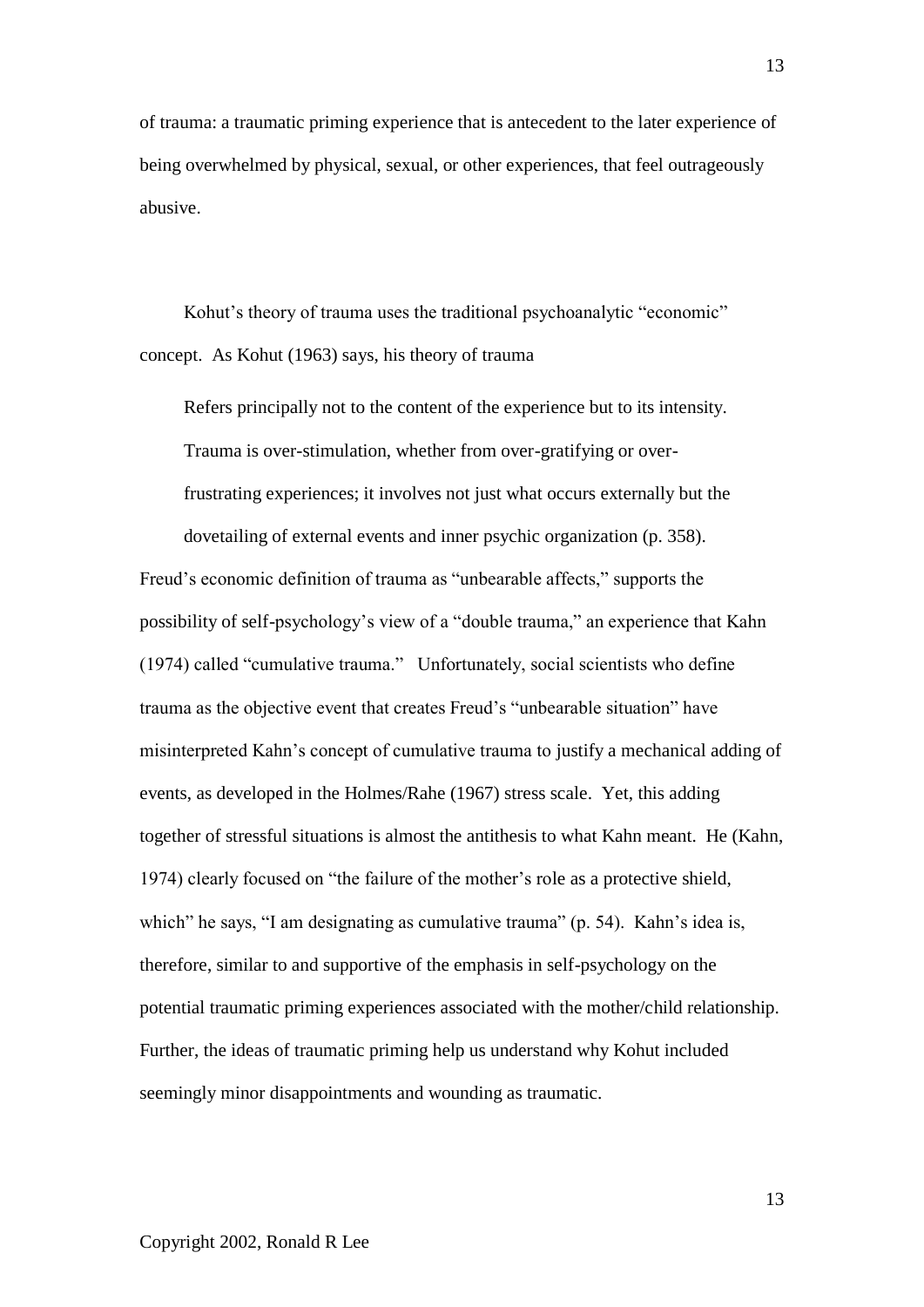By emphasizing the role of the priming experiences of selfobject failure in early childhood, Kohut also had ventured into understanding a third "face of trauma" - a traumatic experience subsequent to being abused. This third face comes from the rejecting response of significant others (or substitutes) to the patient's traumatic situational experience, such as incest. Kohut illustrated this subsequent trauma when he used the example of illness as a potential traumatic event. He (1987) says,

The actual fact of the child's illness, even when severe, is not necessarily a trauma. It is only when there is parental rejection because of physical illness that the drop in self-esteem becomes traumatic…. it was not illness per se, but the narcissistic blow of the child's illness to the parents, precipitating a drop in their own self-esteem and their rejection of their child, that was decisive. (p. 248).

Examples of this third face of trauma are numerous among patients who indicate experiences of humiliation after reporting a rape to police and not being believed, or even blamed for the event. This subsequent trauma is experienced particularly by female patients whose mothers refused to do anything after being told of incest, for fear of the father. The third face of trauma occurs if parents do not believe patients who report sibling incest. Thus, rejection when a selfobject experience is needed and sought, after an incest experience or a rape, is a powerful, toxic experience, made worse for being a repeat of the priming traumatic experiences of earlier selfobject failures. This subsequential trauma is particularly damaging because it discourages and virtually destroys any patient attempt at modifying the traumatic experience of an event after it has occurred.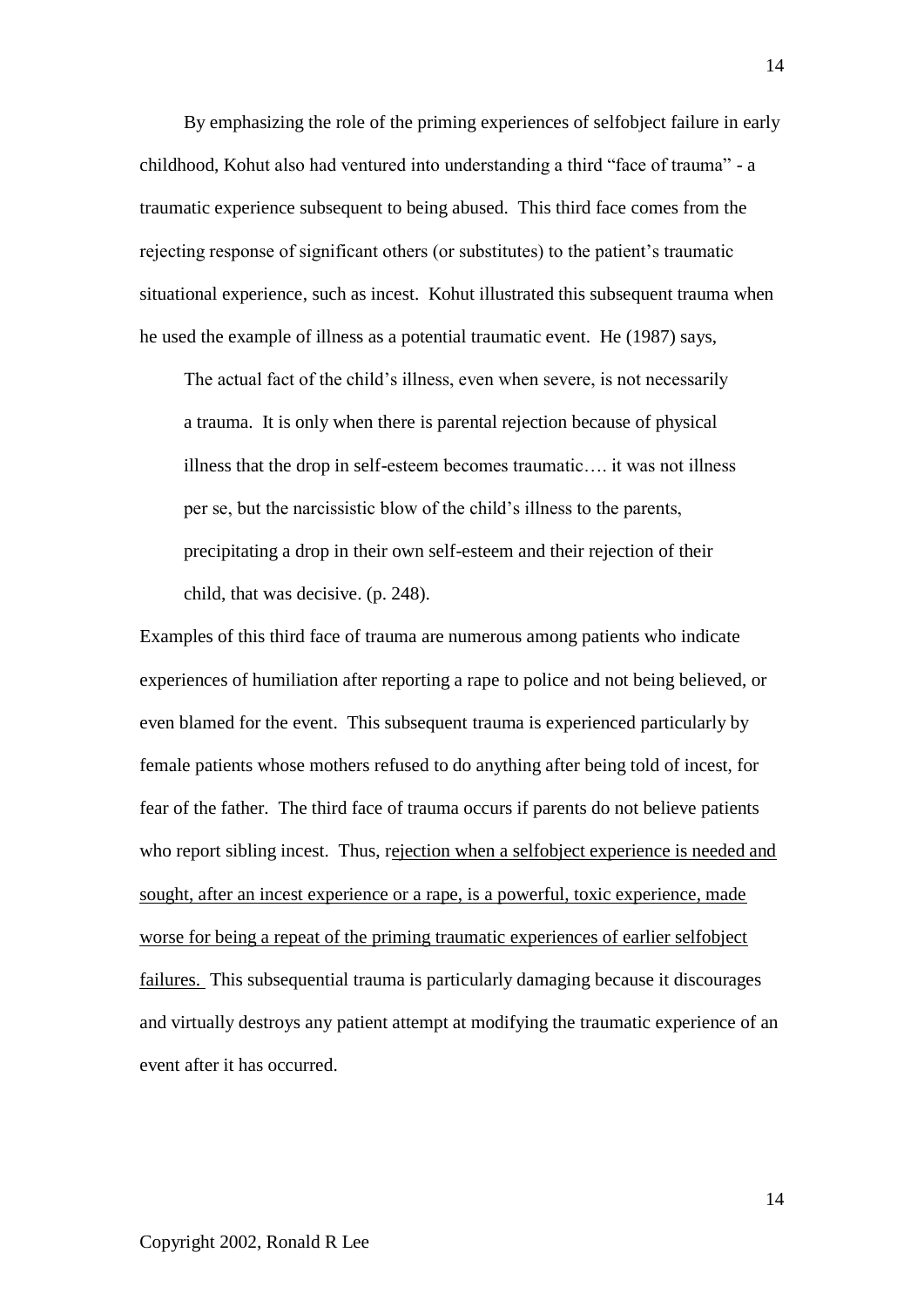In summary, my view of a self-psychology theory of trauma involves three faces to the traumatic experiences that trigger toxic mental conditions and, in turn, inhibit learning and growth. These are (a) the antecedent priming experiences which involve a failure in structuralization because of lack of selfobject experiences, (b) an extremely distressing major situation or series of events and (c) subsequent traumatic rejection experiences after the traumatic event when significant others fail to function as needed selfobjects. Seen this way, trauma theory needs to have a triple focus with the first and third faces of trauma linked to selfobject failures.

#### 3 Treatment issues

Treatment generally involves psychotherapeutic responding so that the patient eventually experiences a modifying of all three faces of trauma. Treatment involves exploring the patient's affective experience of humiliation, and an investigation into the impact of the traumatic experiences on the patient's capacity for trust. As Brothers (1995) has pointed out, after trauma, trust in the abusive or non-responsive parents, is shattered, and their own self-trust is undermined. Treatment involves a need to share betrayal experiences in a context of acceptance. It also means that psychotherapy with traumatized patients generally needs a long preliminary phase to gradually build a trust in the psychotherapist and, consequently, self-trust.

The results of such a gradual building of trust can be ascertained through the case of HS. As a middle-aged woman she had twice-weekly sessions for depression from an experienced female psychotherapist for over five years. The initial sessions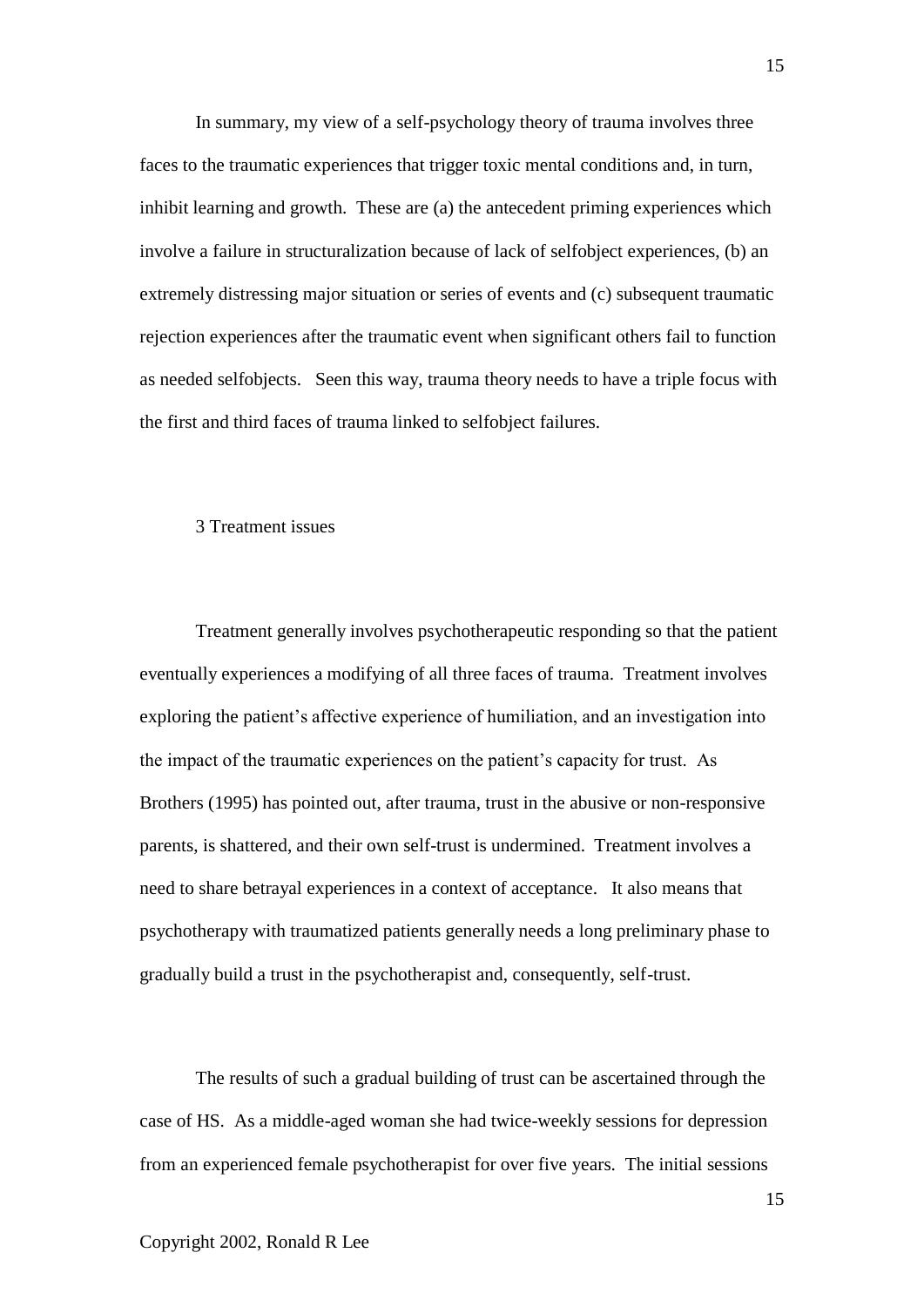revealed that the reason for her depression was feeling dominated by the needs of a partner at the sacrifice of her own. Although she functioned as a selfobject for her partner, but when she, in turn, needed the partner as a selfobject to listen and understand, a "reverse selfobject experience" (Lee, 1988), the partner could not reciprocate.

After several years of treatment sessions, HS developed trust out of her psychotherapist's consistent attempts at empathically understanding her. At the same time as her trust grew, her depression abated, but returned intermittently during periods when her psychotherapist was not able to sustain her empathy because of tiredness, or when the psychotherapist attended to her own needs with a vacation. HS had been traumatized in childhood from incest. Not only did HS experience humiliation associated with this incest, more importantly, she was further traumatized when, in attempting to tell her mother, her mother refused to hear about it. When this happened she felt horribly alone, and adopted the strategy of coping with her father's sexual behavior by tuning the event out as it occurred (dissociating). In the initial psychotherapy session, the incest was mentioned but not described in detail. Nor did the patient attempt to relive the experience, and the psychotherapist did not press for details.

After a long Summer vacation during the fifth year of psychotherapy, HS experienced a flashback to a sexual scene from her past and hesitatingly described details from the scene to her psychotherapist, including painful penetrations and anal sex. Recognizing the reparative potential of this re-living, the therapist responded to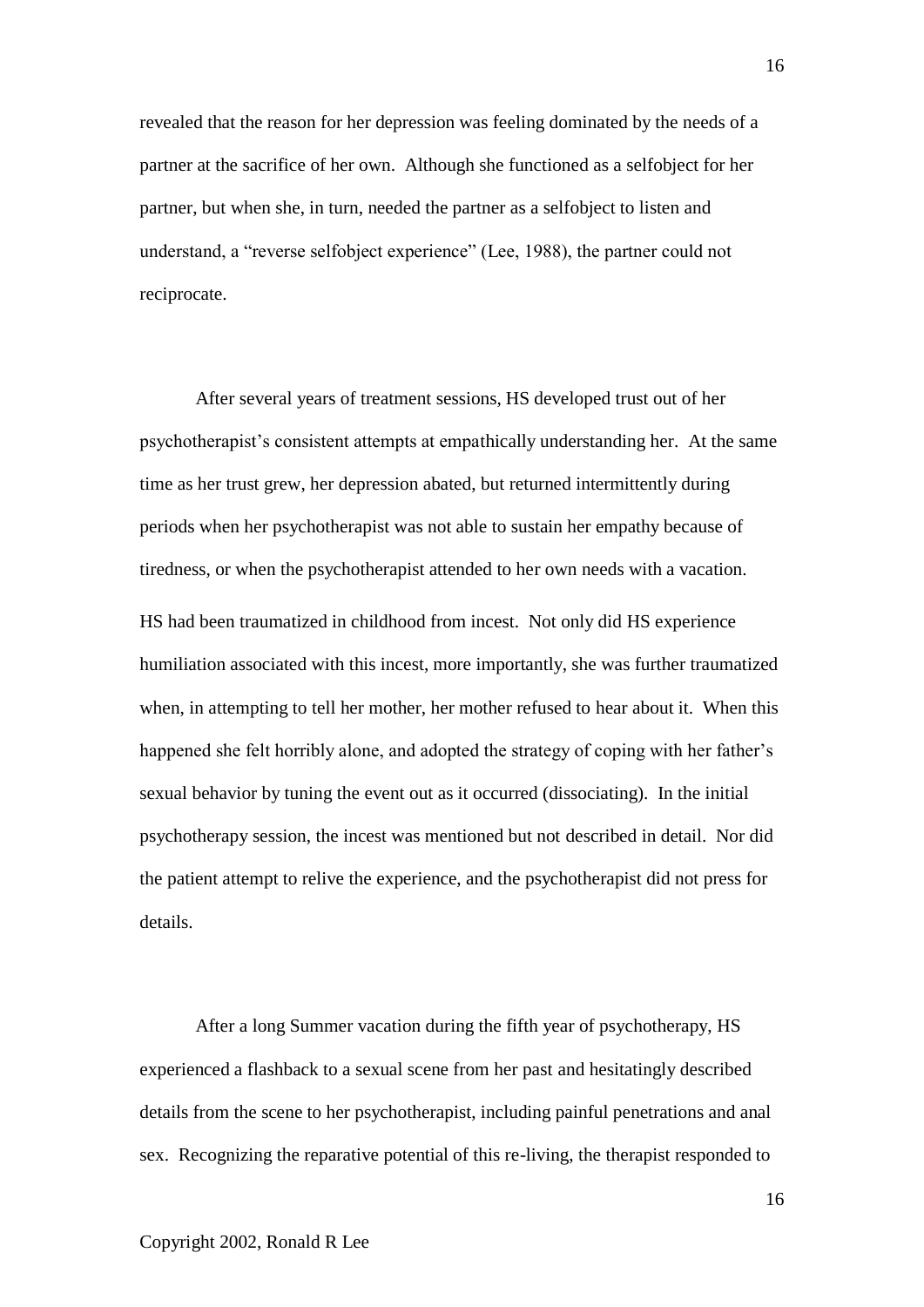her patient's distress as if the event had just occurred. The psychotherapist understood that the major need to repair was not the incest experience itself, but the subsequent trauma because of the failure of the mother to respond to the incest with empathic understanding. After the therapist had quietly and uninterruptedly listened to the patient, the patient reported experiencing herself being believed and understood. Although the session exhausted her, she felt calmer, confirming Kohut's (1987) view that "the reassurance and the calming effect on a person who is in a traumatic state is initiated by the other person's understanding" (p. 218). The possibility of a significant repair of trust was then supported in the next session when the patient reported feeling better and different, and when such feelings remained relatively stable for several months. During the sessions that followed the flashback and reliving, HS focused on interactions with her partner that indicated she was able to be much firmer in presenting her own needs and point of view, which the psychotherapist viewed as a sign that HS was feeling more cohesive, adaptive and functional.

Repairing of some of her capacity to trust set the stage for the patient to gradually share her many new current experiences and have them mirrored, which in turn resulted in new structuralization in the patient's self-sectors in which she had had little previous experience. The shift from trusting the sharing of negative experiences during the first years of psychotherapy to sharing positive new experiences after the fifth year did much to build up new compensating structures in the patient's selforganization. These compensatory structures helped repair the lack of structuralization resulting from antecedent priming traumas in early childhood. As Kohut (1981) observed, "the most productive and creative lives are lived by those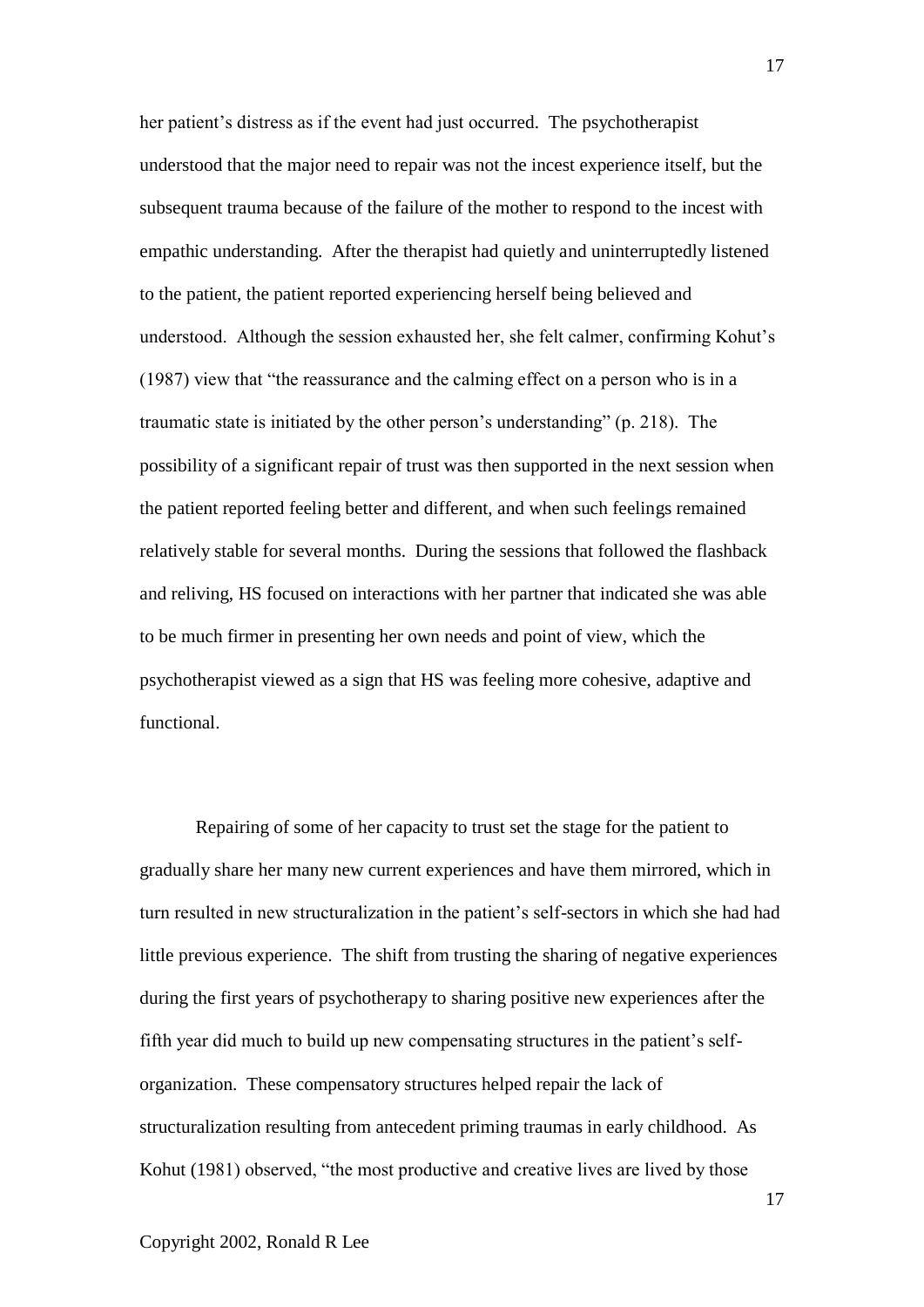who, despite high degrees of traumatization in childhood, were able to acquire new structures by finding new routes toward inner completeness" (p. 724).

This quotation from Kohut's later writings indicates that he thought the main need of patients was for new structures based on new experiences mirrored by the psychotherapist and others functioning as selfobjects. Gone is Freud's influence that "The ultimate goal of psychoanalysis [is] the therapeutic revival and recovery of the unconscious memories of traumatic experiences" (Kohut, 1978, Vol. I., p. 361). Gone is the uncovering method used successfully with neurotics, but shown by Kohut to be non-mutative with narcissistic disorders and running grave risks of retraumatizing those with traumatized disorders. The major goal with narcissistic and traumatic disorders is the building of new structures, not dredging the unconscious. Unfortunately, the mistaken goal of recovering traumatic memories in the hands of a non-empathic therapist determined to uncover traumatic memories may pressure a patient to describe an abusive trauma. This pressure can be downright dangerous, especially if a deep sense of trust has not developed, because such a procedure risks recreating the very retraumatization that the patient fears.

Even where the therapist does not actively encourage the patient to recover traumatic memories, patients may attempt this anyway. The notion that healing takes place by sharing traumatic memories now so permeates our Western culture that patients entering psychotherapy believe this is the way to recovery. I have supervised many cases where, although the psychotherapist did not seek the details, the patient shared traumata details in the expectation of healing. Unfortunately, if no immediate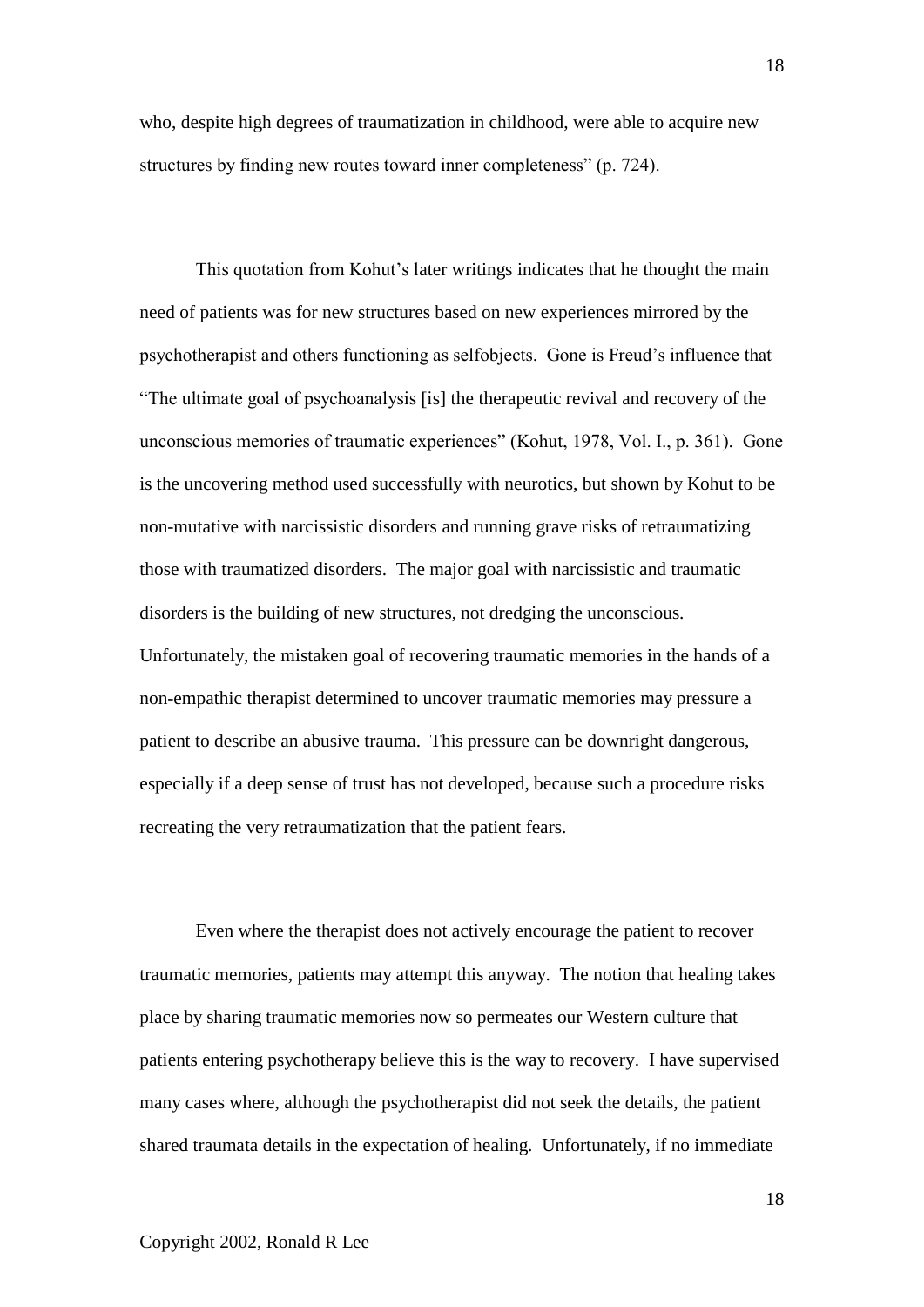change then occurred, they became increasingly depressed because their hope that sharing traumatic memories would automatically cure, was deflated. With traumatized patients it is necessary to make them aware that, although the therapist is interested in what happened when they were abused, such sharing is a risky maneuver and may retraumatize the patient if they have not spent time developing a secure bond with the therapist first. There is considerable risk that attempts to recover memories, may make patients worse.

One further major theoretically difficulty with the idea of memory recovery as the essence of a therapeutic cure with traumatized patients has to do with the distinction between Janet's concept of dissociation and Freud's concept of repression. Although the modern concept of dissociation has many meanings, Janet's original concept was that the traumatic event was not registered in the long-term memory of extended consciousness because it is cut off in the hippocampus, a view supported by evidence of decreased neural firing in the hippocampus during dissociative states. Freud's concept of repression, in contrast, involves a consciousness that has then been sealed up in the unconscious. The point of Janet's concept is that with patients who dissociate during a traumatic event there may not be a memory of traumatic details to be recovered, or if there are, these may be sparse. Years of psychotherapy aimed at recovery of memory with such patients is not only an exercise of futility to recover that which is not stored, but tends to create a situation of inevitable failure, hopelessness and shame, and eventual fragmentation that the patient feels can only be solved by suicide.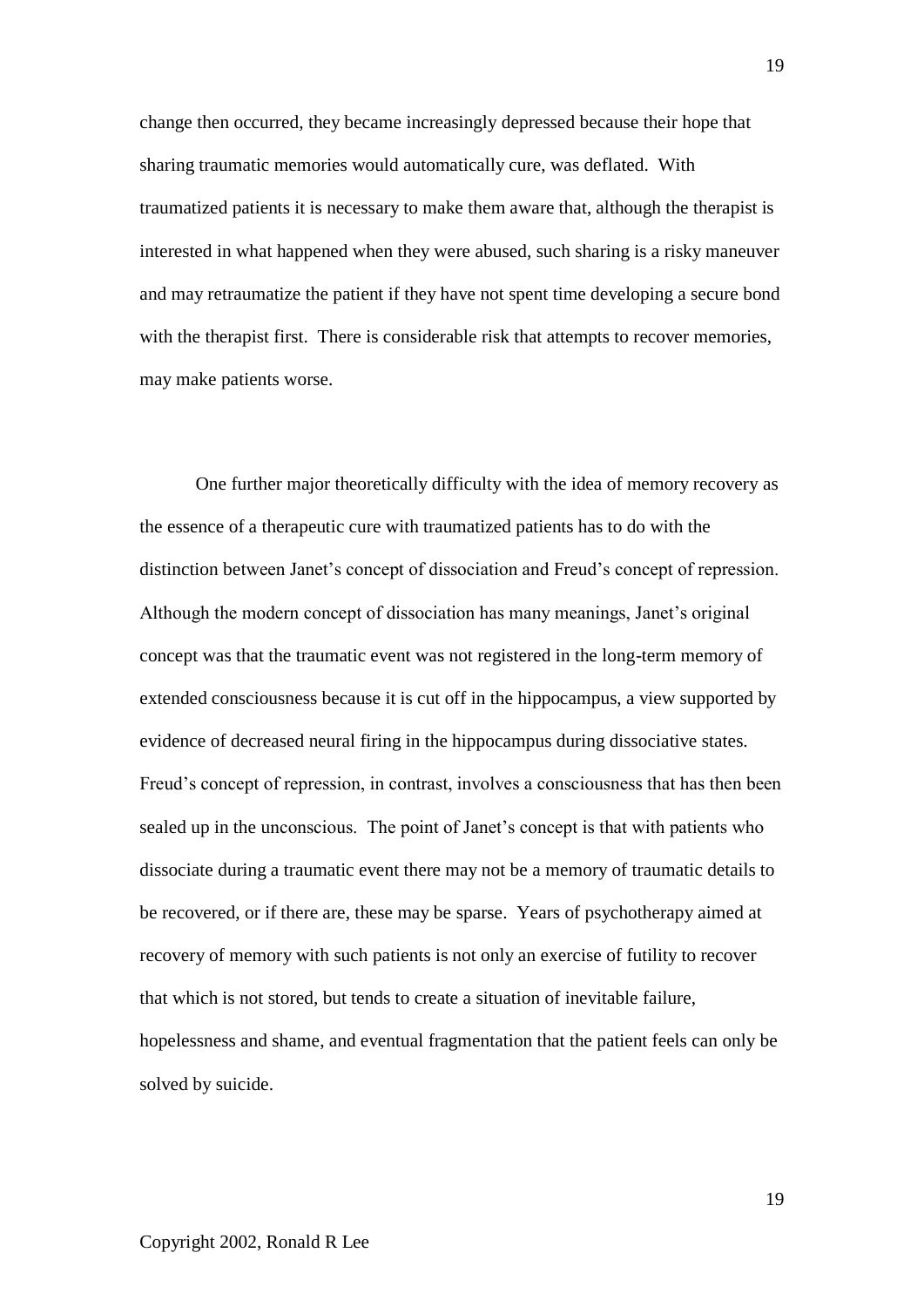After several decades of thinking about the risks of retraumatization in conducting psychotherapy with traumatized patients, it was my exploration of affect theory that offered me another piece of the puzzle. Huttenlocher (1990, 1993) reported on the studies by Schanberg and Field on premature babies and rats. Premature babies were dying in a hospital, despite their medical needs being attended to, so Schanberg and Field were asked to investigate. On visiting the hospital, they observed that the "premmies" were all kept in incubators bearing a sign "do not touch." They had been hired as consultants because their experiments on rats had discovered that separating newborn rats from their mothers caused the pups to go into survival mode when, to conserve food and energy, their bodies stopped growing. Cortisol stress hormones, released to subdue the body's need for nourishment, turned off genetic activity so that cells could not divide. When the mother rat was returned to its pup, the cortisol hormones in the pups subsided and these pups began physically growing again. Further studies revealed that the mother's licking was the key to keeping the cortisol levels down in the pups. By simply swabbing abandoned pups with a wet paintbrush Schanberg and Field achieved the same result, the reduction of cortisol in the rat brains.

Autopsy findings on the premmie babies revealed the same findings as with the rat pup brains. Cortisol levels were up and DNA synthesis was down in babies not touched. When Schanberg and Field instructed the nurses in the premmie unit to schedule periods for holding the babies and rubbing their backs, the infants grew stronger and thrived. Touching then, is a way to keep the cortisol levels down in stressed rat pups and in severely traumatized persons.

20

## Copyright 2002, Ronald R Lee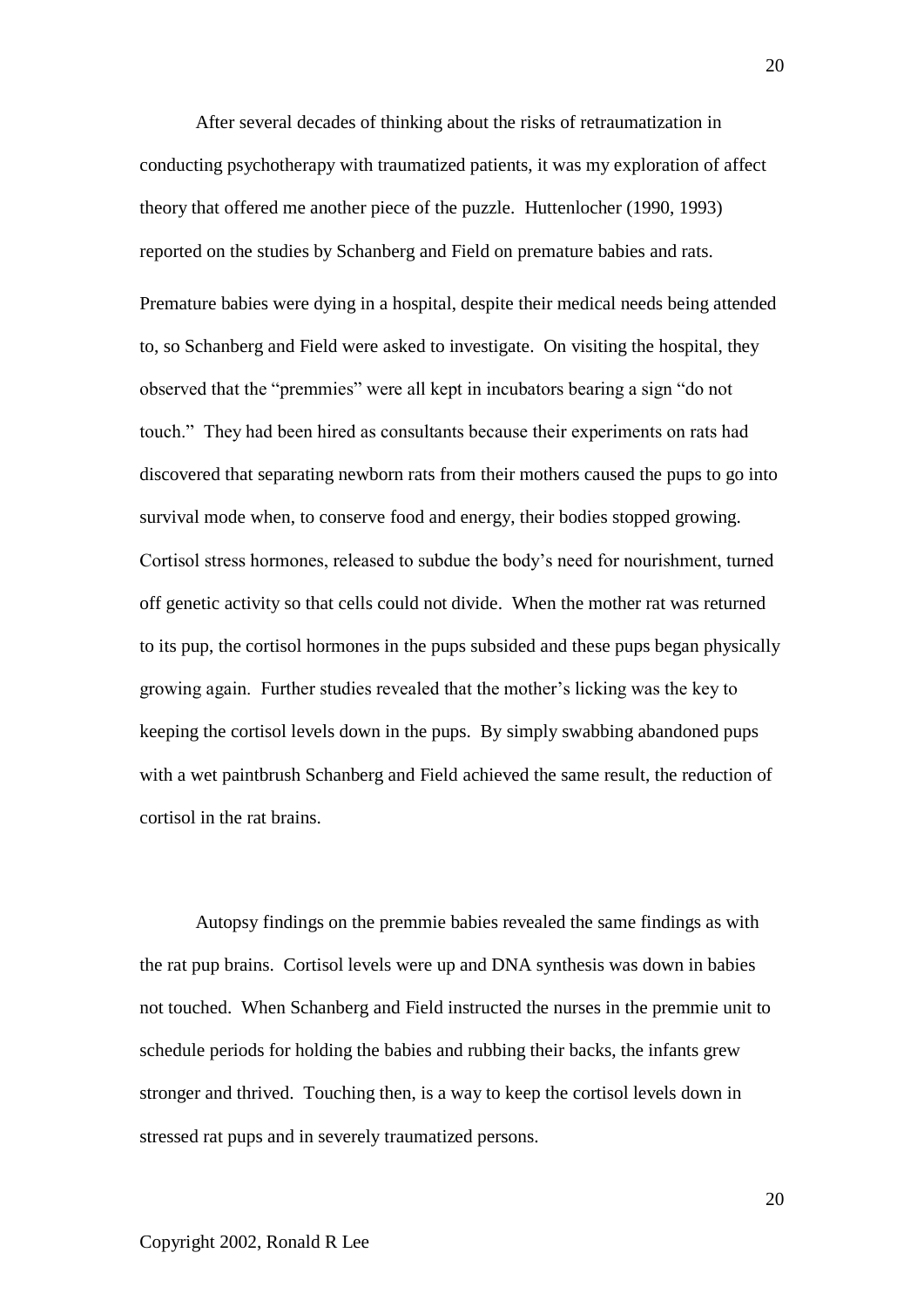We also know from studies, cited earlier, that extreme distress produces high levels of cortisol in the brain. In view of the fact that many traumatized patients wish they could be held, hugged, or touched in some way during psychotherapy sessions, it may be that they are expressing a primary need to reduce their cortisol levels, which have increased dramatically the fear of retraumatization, stirred upon entering psychotherapy or as they have struggled to recover traumatic memories. There are, unfortunately, no studies of which I am aware that test to see if entry into psychotherapy increases cortisol levels in patients with traumatized disorders. These studies need to be done. It also would be especially valuable to have tests of cortisol levels after a recounting of traumatic experiences in a patient's life. The critical point about cortisol levels is that as long as they persist, new learning (therapeutic change), cannot occur, or at best, will be minimal. This is because the growth of new connectors will be blocked by cortisol and the absence of growth hormone. Unfortunately, I know of too many cases that have gone on for years without resolution because the patient was not encouraged to avoid retraumatization and was not responded to by the psychotherapist when soothing, including hugging, was sought. Hence, reduction of cortisol levels went unrelieved.

Understandably, the use of touching/hugging as a therapeutic response raises fears inside and outside the therapeutic community that have shifted into and out of focus ever since Freud commenced psychoanalysis. The major criticism of traditional psychoanalysis has been that touching was not psychoanalytic, with the implication that only "orthodox" psychoanalysis can produce lasting, beneficial structural change.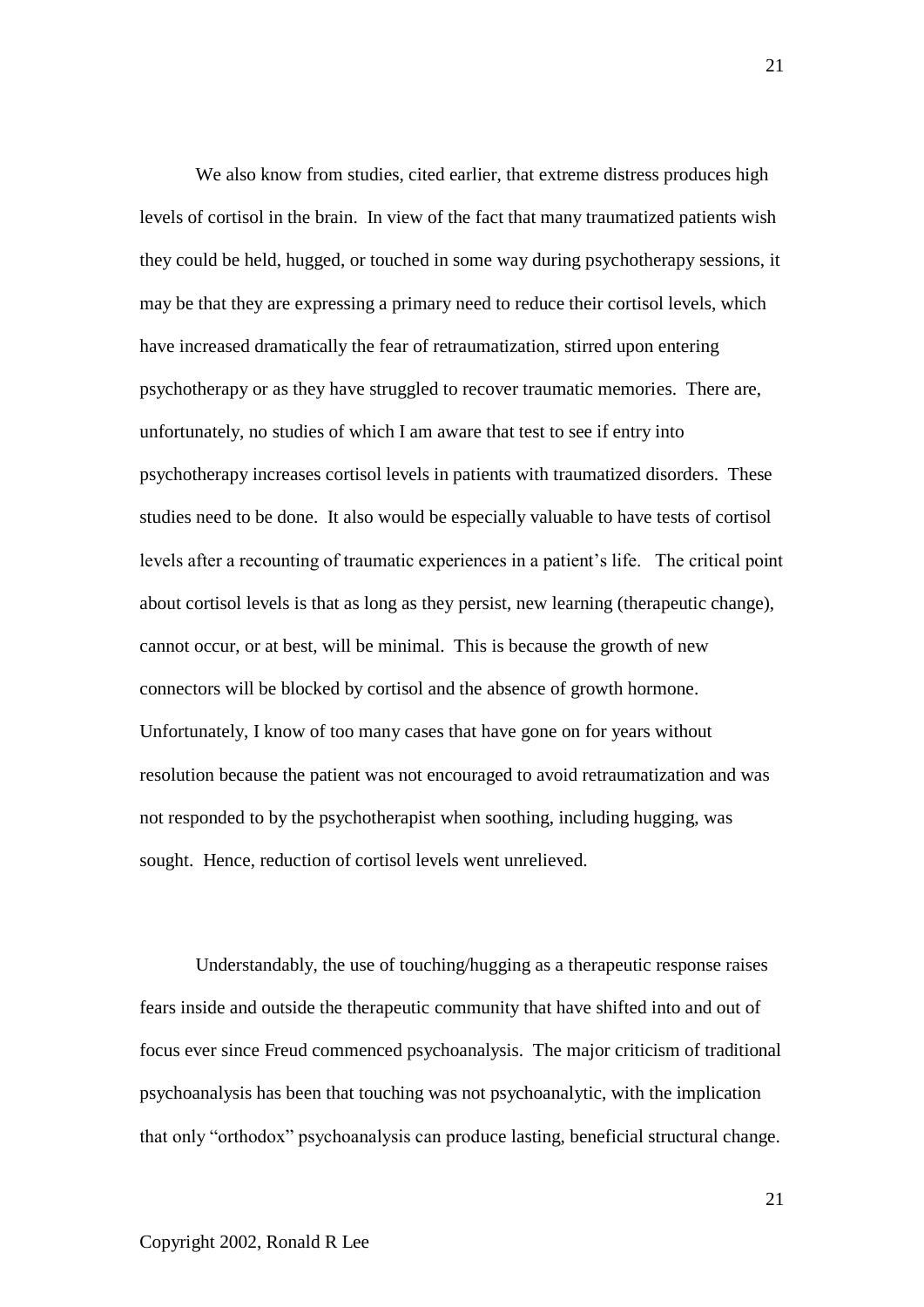The truth is that the results of strictly conducted orthodox psychoanalysis with traumatized patients has been very poor, at best, and only with the introduction of "parameters" was there hope that therapeutic gains could be made (Eissler, 1953). Significantly, psychotherapists from a more humanistic background, beginning with the example of Ferenczi, have been able to get better results with traumatized patients because they were more responsive to the patient's needs, and believed in a more symmetrical and sharing relationship with the patient.

Such a humanistic approach to psychotherapy, prepared as it is to conservatively use touch where needed, raises a danger that sexualization will undermine the treatment. This danger is real because many incest patients have grown up with the experience that if they wanted to reduce distress, their way was through incestuous behavior. So, even though the matter of touch without sexualizing the relationship is discussed openly, agreed to by both therapist and client and signed as a contract by both, and even if the therapist in no way gets involved sexually with the client, there is, nevertheless, the possibility that touching the patient will retraumatize because of the sexual images that the touching stirs up. Hence, if some physical touching is resorted to (Kohut once offered one of his fingers for a patient to hold), the psychotherapist is responsible to monitor whether the patient is being soothed or whether the touching/hugging behavior is overstimulating the patient's affective system and therefore risks retraumatizing the patient. Touching is generally not a therapeutic experience if it is difficult for the patient and/or the therapist to control fears of being retraumatized through the stimulation of sexual instincts. In my experience, some patients who were horribly abused in childhood, feel soothed by being understood and don't ask for, or need physical holding. Just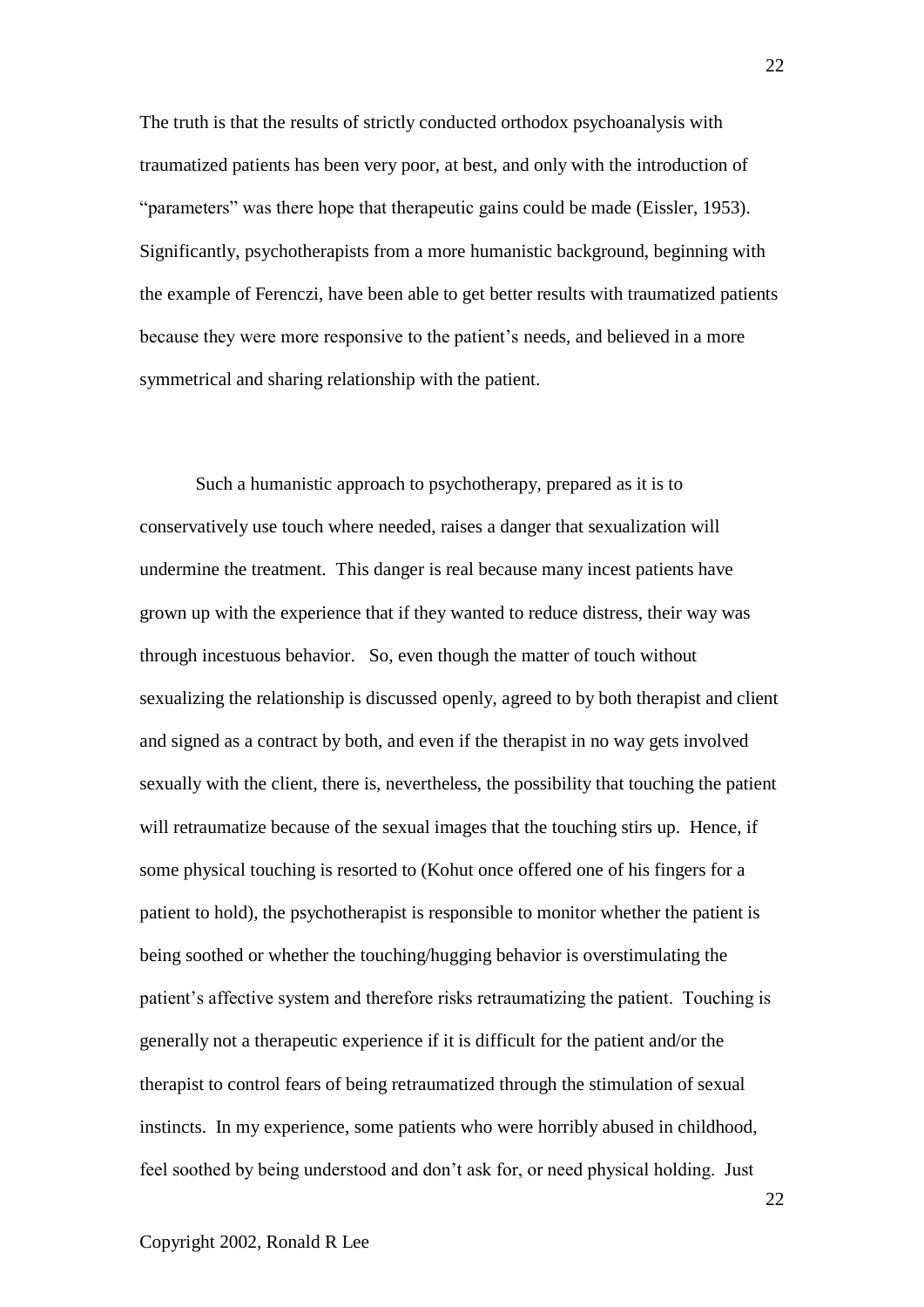being understood is enough to reduce their fears of retraumatization and their cortisol levels. There are others for whom the understanding is not sufficient.

When understanding doesn't sooth sufficiently to reduce cortisol levels, the patient may request some form of physical touch. With certain patients, the request for touching needs to be responded to if therapeutic progress is to occur. As the Sydney psychiatrist Robert Gordon suggests, holding/touching should only become a regular therapeutic procedure after a plan is openly discussed and agreed to by both parties, carefully delineating no sexual behavior, then written out and signed by both patient and therapist. This signed plan is meant to increase the patient's sense of security and to retain the psychotherapist's professional stance.

What I have shared are but a few issues of treatment, for no matter how extensive or thorough a paper may be, it is never sufficient for learning to work with self-disorders, especially difficult traumatized patients, whose treatment needs regular, experienced supervision. So let me conclude with a quote from Kohut. He says (1981),

The specific shape and content of a nuclear self ---are never the result of only wholesome experiences. On the contrary, so far as we can judge, early development is never free from traumas. The outcome of psychic development, however, is not determined only by the relative frequency and severity of traumas but by the ability of the self --- to respond to certain traumatic frustrations of its developmental needs with a renewed and vigorous search for new solutions [pp. 721-722].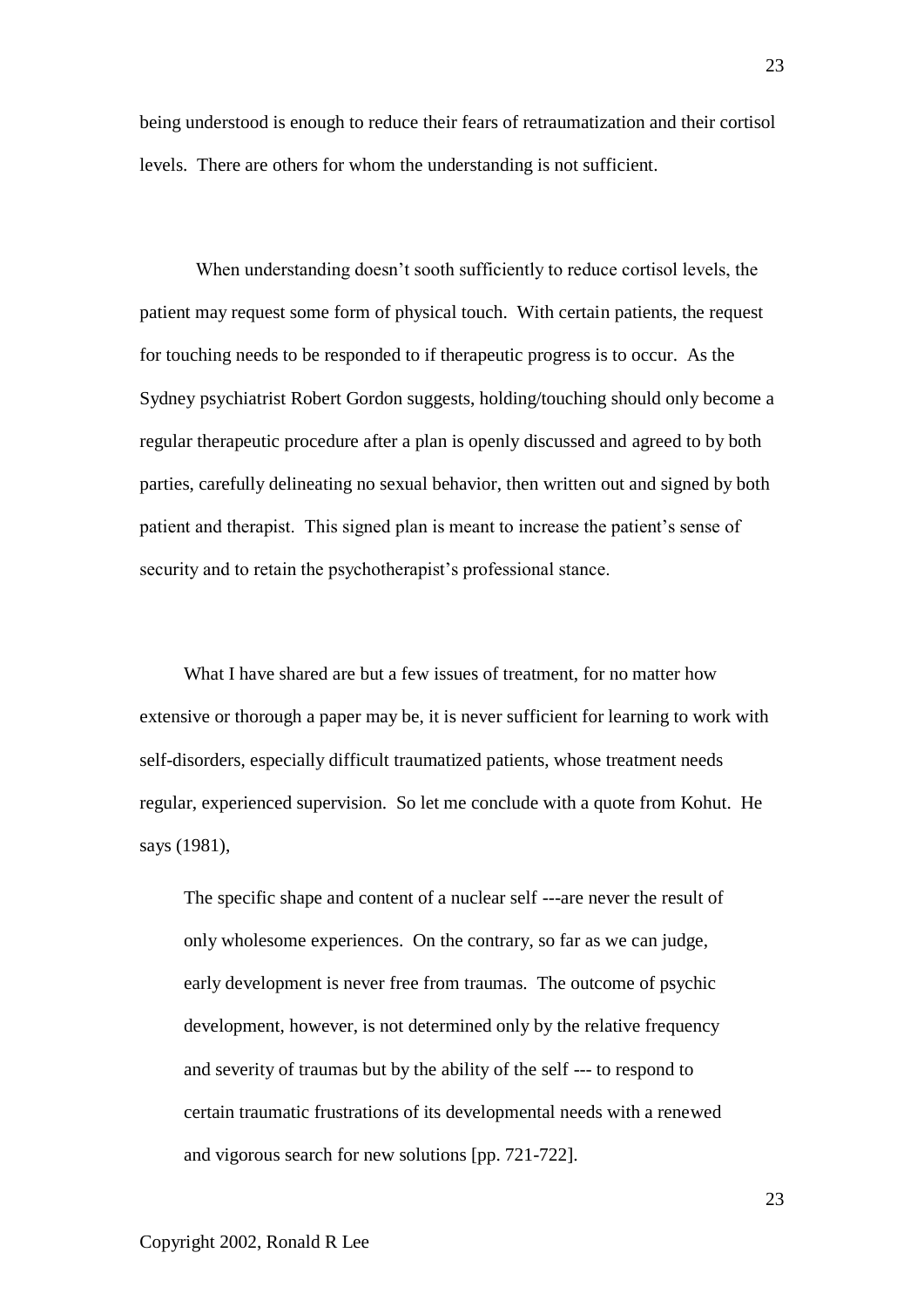# **Bibliography**

Abel, T., Alberini, C., Ghirardi, M., Huang, Y., Nguyen, P., & Kandel, E. (1995), Steps toward a molecular definition of memory consolidation. In: D. Schacter, J. Coyle, G. Fischbach, M. Mesulam, & L Sullivan (Eds), Memory Distortion: How Minds, Brains and Societies Reconstruct the Past (pp. 298-328). Cambridge: Harvard University Press.

Bergson, H. (1910) Time and Free Will. Kila, MT : Kessinger Publishing (1988).

- Brazelton, T. & Cramer, B. (1990), The Earliest Relationship. Reading: Addison-Wesley.
- Brothers, D. (1995), Falling Backwards. New York: Norton
- Dekosky, S., Nonneman, A. & Scheff, S. (1982), Morphological behavioural effects of perinatal glucocorticoid administration. Physiology and Behavior 29:895-900.
- Eissler, K. (1953), The effect of structure of the ego on psychoanalytic treatment. J. Amer. Psychoanal. Assn., 1:104-143.
- Elson, M. (Ed), 1987), The Kohut Seminars. New York: Norton.
- Gurvitz, T., Shenton, M., Pitman, R. (1995), Reduced Hippocampal volume on magnetic resonance imaging in chronic post-traumatic stress disorder. Paper presented at the annual meeting of the International Society for Traumatic Stress Studies, Miami.
- Holmes, T. & Rahe, R. (1967), The social adjustment rating scale. J. Psychosomat.Res., 11: 213-218.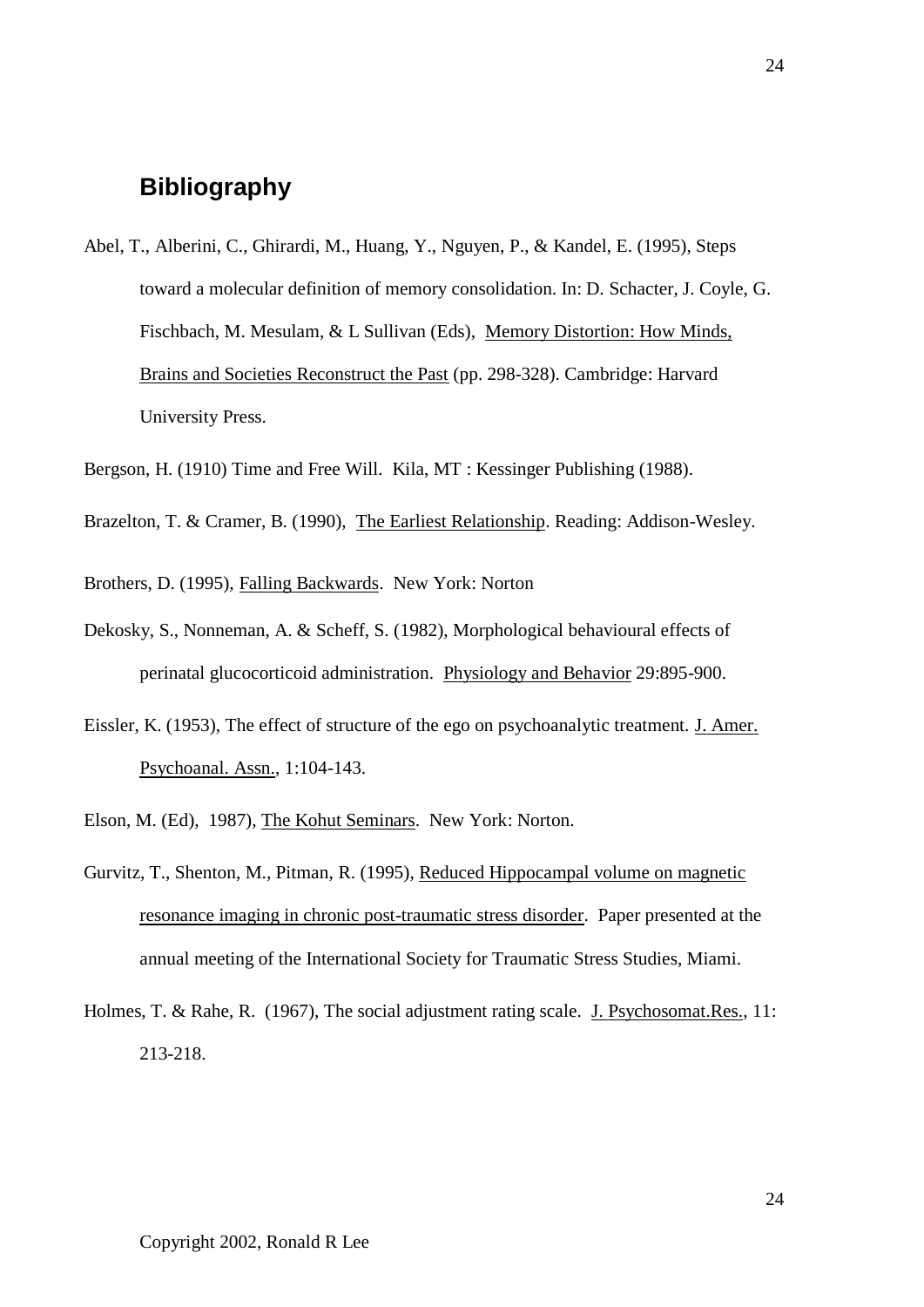- Huttenlocher, P. (1990), Morphometric study of human cerebral cortex development. Special Issue: Developmental placidity and recovery of function. Neuropsychologia. 28:517-527.
- --- (1993). Chicago Tribune, 12 April, 1993.
- Janet, P. (1889), L'automatisme psycholgique. Paris: Alcan.
- Kahn, M. (1974), The Privacy of the Self. New York: International Universities Press.
- Kandel, E., Schwartz, J., & Jessel, T. (1995), Essentials of Neural Science and Behaviour.  $(3<sup>rd</sup>$  ed.) Norwalk, CT: Appleton and Lange.
- Kohut, H. (1950), On the enjoyment of listening to music. In: The Search for the Self, Vol. I. Ed. P. Ornstein. New York: International Universities Press.
- --- (1960), Childhood experiences and creative imagination. In: Search for the Self, Vol. I. Ed. P. Ornstein. New York: International Universities Press.
- --- (1971), The Analysis of the Self. New York: international Universities Press.
- --- (1977), The Restoration of the Self. New York: International Universities Press.
- --- (1981), Letter to Mr L. In: Search for the Self, Vol. IV. Ed. P. Ornstein. New York: International Universities Press.
- --- (1984), How Does Analysis Cure? Chicago: Chicago University Press.
- --- (1987), The Kohut Seminars on Self Psychology and Psychotherapy with Adolescents and Young Adults. Ed. M. Elson. New York: Norton.
- --- & Seitz, P. (1963), Concepts and Theories of Psychoanalysis. In: The Search for the Self, Vol. I. Ed. P. Ornstein. New York: International Universities Press.
- Kolb, L. (1987), Neurophysiological hypothesis explaining posttraumatic stress disorder. Amer. J. Psychiat. 144: 989-995.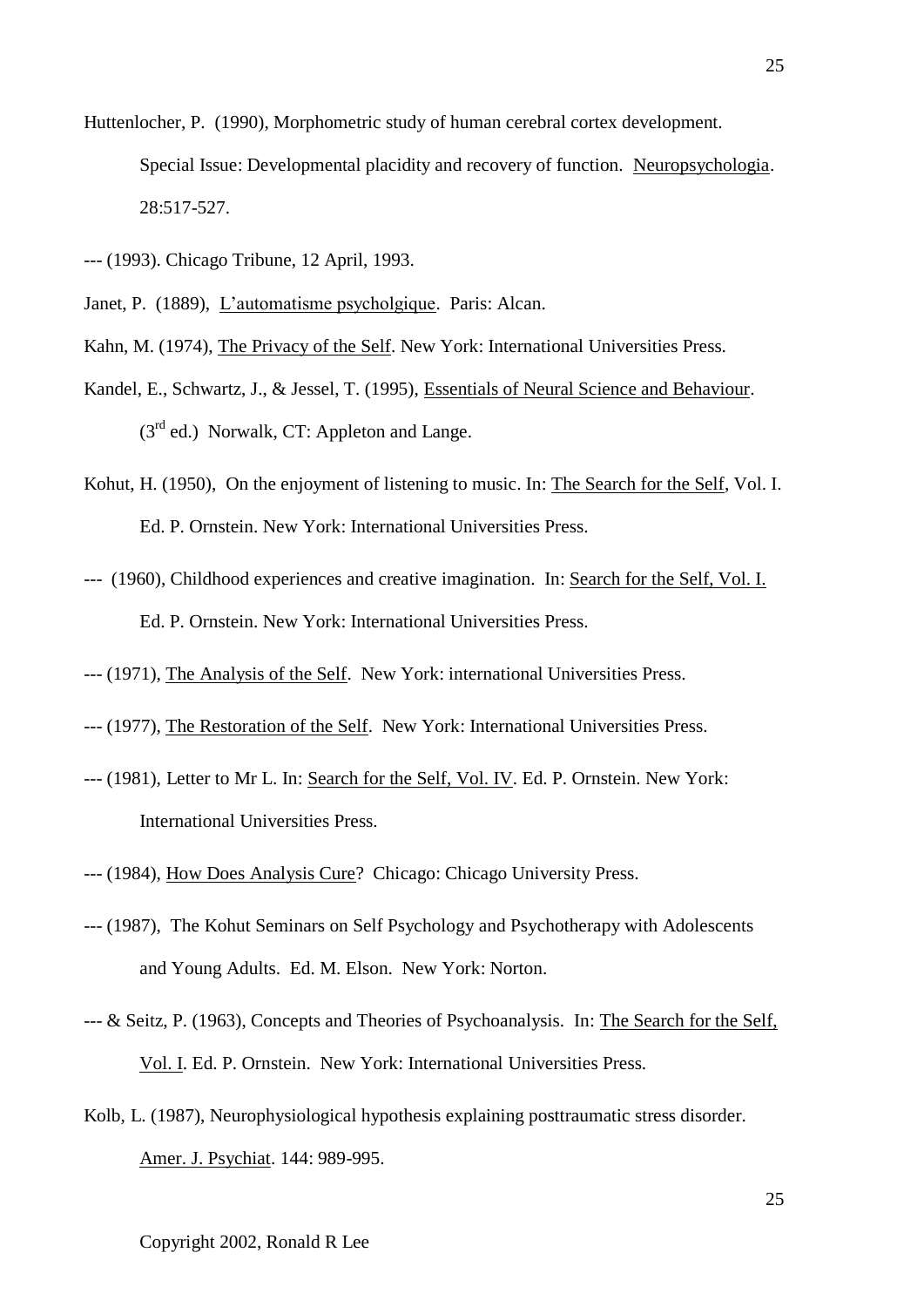Lee, R. (1988), Reverse Selfobject Experience. Amer. J. Psychother. 42: 416-424.

Ornstein, A. (1974), The dread to repeat and the new beginning. The Annual of Psychoanalysis, 2:231-248. New York: International Universities Press.

- Saxe, G. van der Kolk, B., Berkowitz, R., Chinman, G., Hall, K., Lieberg, G. & Schwartz, J. (1993), Dissociative disorders in psychiatric inpatients. Amer. J. Psychiat. 150: 1037- 1042.
- Saxe, G., Chinman, G., Berkowitz, R., Hall, K., Lieberg, G., Schwartz, J., & van der Kolk, B. (1994), Somatization of patients with dissociative disorders. Amer. J. Psychiat., 151: 1329-1335.
- Simonoski, K., Murphy, R., Rennert, P. & Heinrich, G. (1987), Cortisone testosterone and aldosterone reduce levels of nerve growth factor messenger ribonucleic acid in L-929 fibroblast. Endrocin. 121: 1432-1437.
- Stanton, M., Gutierrez, V. & Levine, S. (1988), Maternal deprivation potentiates pituitaryadrenal stress responses in infant rats. Behavioral Neuroscience 102: 692-700.
- Teicher, M. (2002) Scars that Won't Heal: The Neurobiology of Child Abuse. Scientific American. Vol. 286, #3 pp. 54-61.
- Unsicker, K., Krisch, B., Otten, U. & Thoenen, H. (1978), Nerve growth factor-induced fiber outgrowth from isolated rat adrenal chromaffin cells impairment by glucocorticoids. Pro. Nat. Acad. Sci. USA. 75: 3498-3502.
- van der Kolk, B. Hall, K., Schwartz, J., Lieberg, G., and Berkowitz, R. (1993), Dissociative disorders in psychiatric inpatients. American Journal of Psychiatry, 150(7), 1007- 1042.
- ---, B., McFarlane, A., and Weisaeth, L. (1996) Traumatic Stress. New York: Guilford